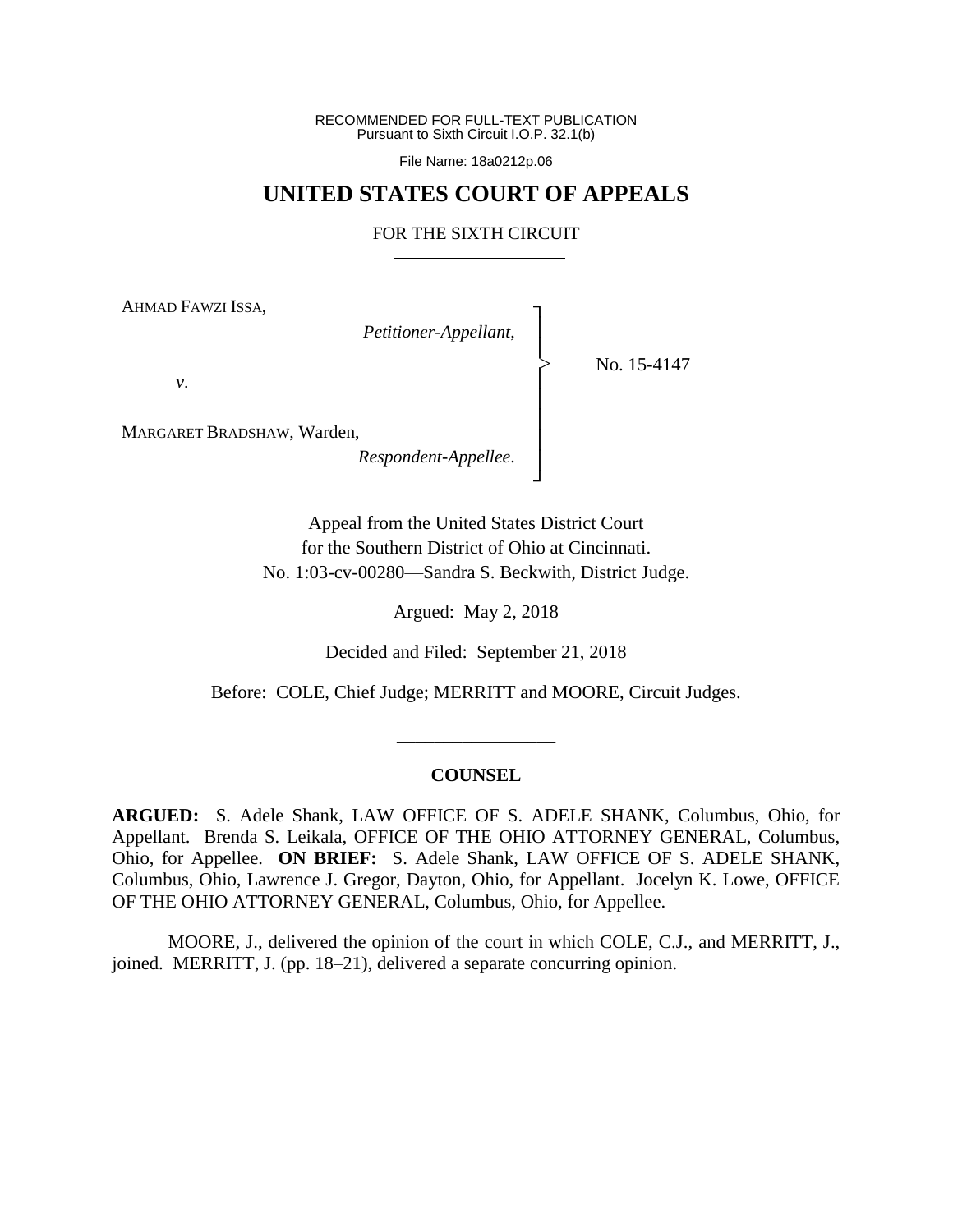# **OPINION** \_\_\_\_\_\_\_\_\_\_\_\_\_\_\_\_\_

\_\_\_\_\_\_\_\_\_\_\_\_\_\_\_\_\_

KAREN NELSON MOORE, Circuit Judge. Ahmad Issa ("Issa"), sometimes known as Mike, petitioned the district court for a writ of habeas corpus. The district court denied all of Issa's grounds for relief, but it granted a certificate of appealability for Issa's first, third, fourth, fifth, sixth, ninth, eleventh, twelfth, twenty-seventh, pending twenty-eighth, pending twentyninth, and proposed twenty-eighth through thirty-seventh grounds. R. 218 (Order at 120) (Page ID #4717). For the following reasons, we **VACATE** and **REMAND** to the district court with instructions to grant a **CONDITIONAL WRIT OF HABEAS CORPUS**, giving the State of Ohio 180 days to retry Issa or to release him from custody.

## **I. BACKGROUND**

#### **A. Factual Background**

On November 22, 1997, around 1:30 a.m., Andre Miles ("Miles") demanded money from two brothers, Maher Khriss ("Maher") and Ziad Khriss ("Ziad"), outside of Maher's store, Save-Way II Supermarket ("Save-Way") in Cincinnati. *State v. Issa (Issa I)*, 752 N.E.2nd 904, 910 (Ohio 2001). After Maher and Ziad put money on the ground, Miles shot both of them with a high-powered assault rifle. *Id.* The Cincinnati police examined Miles's actions, and they hypothesized that Issa, an employee at Save-Way, had hired Miles to commit the murders because Linda Khriss ("Linda"), Maher's wife, offered Issa money to kill her husband. *Id.* The police speculated that Issa gave Miles the rifle and planned where Miles would shoot Maher. *Id.*  Because of this theory, the State charged all three individuals with aggravated murder, and each defendant stood trial. *Id.* A jury, however, acquitted Linda, and Miles received a life sentence— Issa is the only one to receive a death sentence. *Id.* at 913, 928.

During the guilt phase in Issa's trial, Miles refused to testify even though he had already testified in Linda's earlier trial. R. 229-3 (App., Trial Tr. at 938–40) (Page ID #9504–06). Prior to his taking the stand, the prosecution had offered Miles immunity, but the prosecution revoked Miles's immunity the day before he was scheduled to make statements in Issa's trial. *Id.*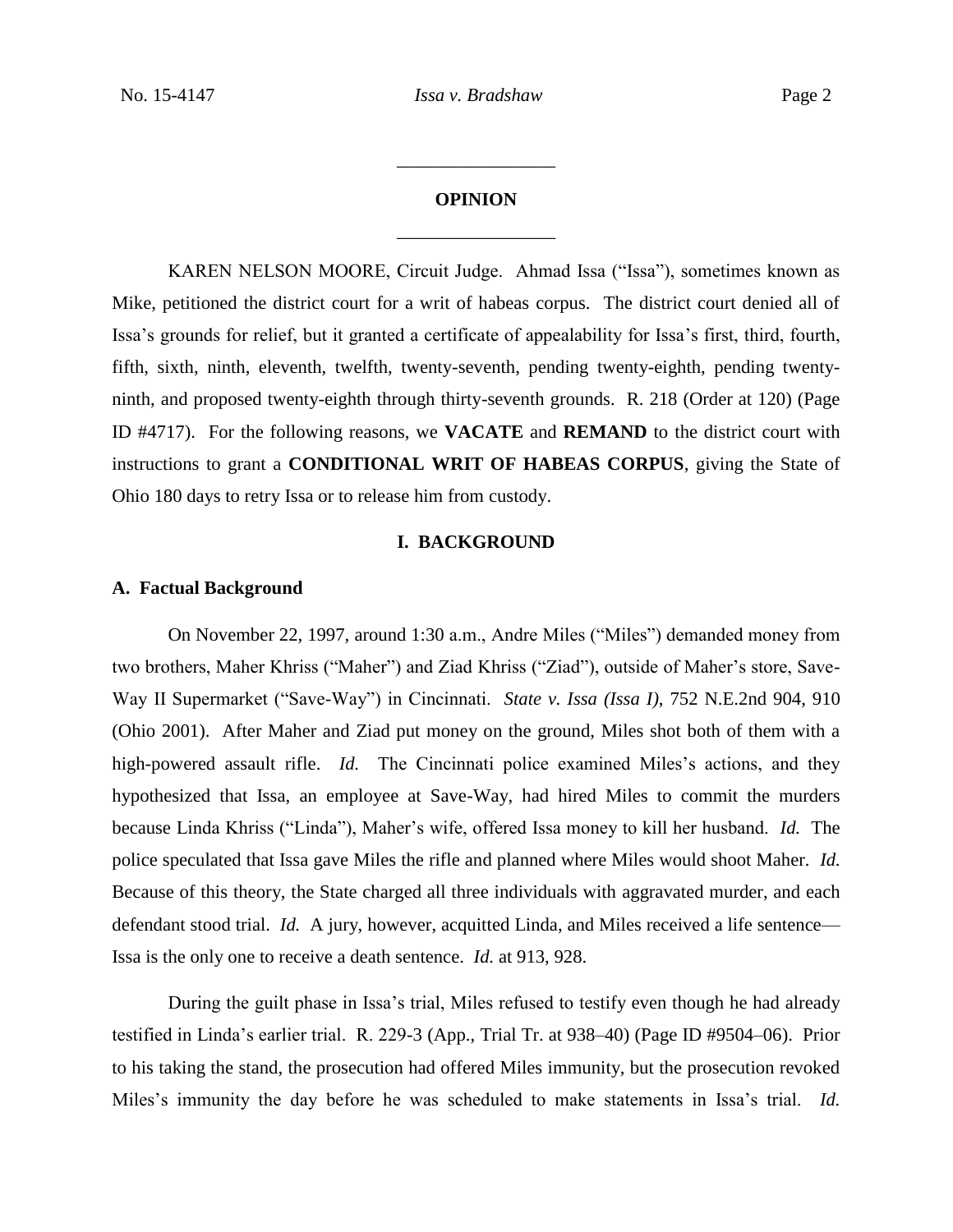Because Miles refused to testify, the trial court concluded that he was unavailable. *Id.* at 945 (Page ID #9511).

The trial court allowed the admission of Miles's out-of-court statements, however, through the testimony of siblings, Bonnie Willis ("Bonnie") and Joshua Willis ("Joshua") (together, the "Willises"), who were Miles's teenage friends at the time of the murders. *Id.* at 1087, 1162–63 (Page ID #9653, 9728–29). Joshua testified that, a few days prior to the murders, he ran into Miles at the Save-Way, and Miles told Joshua that Issa had paid him to kill someone. *Id.* at 1164–65 (Page ID #9730–31). Miles asked Joshua if he wanted to help, but Joshua declined the offer and did not believe Miles was serious. *Id.* When Joshua told Bonnie about Miles's statement, she did not think Miles would actually kill anyone because Miles talked "about doing a lot of things and never did it." *Id.* at 1126 (Page ID #9692). Then, according to Joshua, around 5:00 p.m. on November 22, Miles called Joshua and told him that he had killed Maher and Ziad. *Id.* at 1167 (Page ID #9733). Miles informed Joshua that Miles had placed the rifle in a plastic bag and had put it in the Willises' backyard. *Id.*

The next day, according to the Willises' testimony, Miles went to the Willises' home and described the murders. *Id.* at 1094–97, 1168–69 (Page ID #9660–63, 9734–35). The Willises testified that Miles told the Willises that Issa was going to give Miles \$2000 for killing Maher. *Id.* at 1106 (Page ID #9672). At Issa's trial, the Willises described Miles's statements to them about how the murders occurred; for instance, Bonnie stated that Miles said that he got the rifle, which was hidden behind some crates that were behind a dumpster at the Save-Way, and then waited for Maher to come back to the store. *Id.* at 1106–07 (Page ID #9672–73). Bonnie then testified that Miles told the Willises that, when Miles saw Maher with Ziad, Miles demanded money from them, and they placed money on the ground. *Id.* at 1107–08 (Page ID #9673–74). Miles told the Willises that as he was bending to pick up the money, however, the rifle went off and shattered Maher's beverage bottle. *Id.* According to Bonnie, Miles said that he shot each brother several times. *Id.* Bonnie then testified that Miles stated that Miles ran to the Willises' home and put the rifle in their yard; Miles then might have met Issa at a nearby parking lot, and Issa perhaps then drove Miles home. *Id.* at 1103–04 (Page ID #9669–70). The Willises also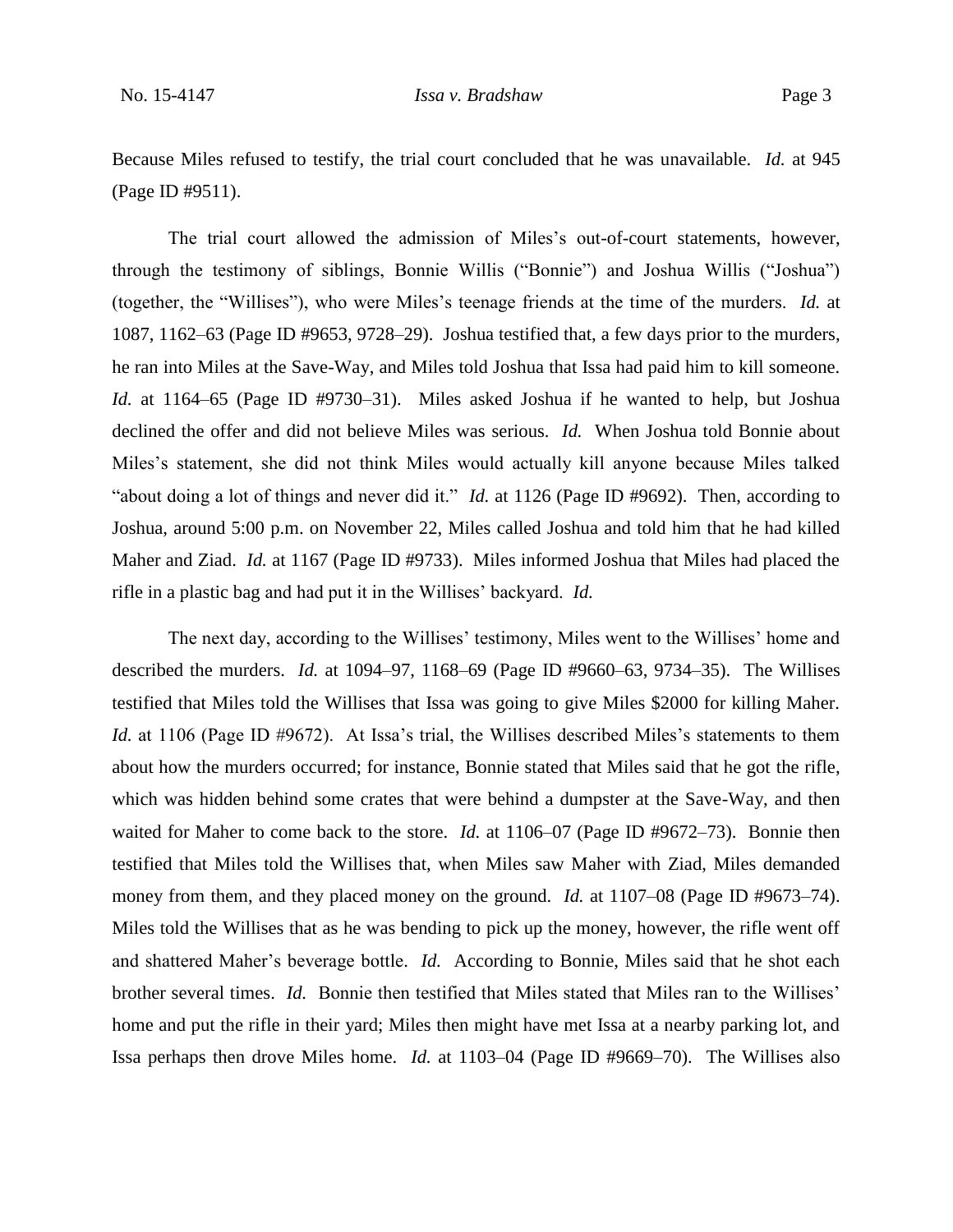testified at Issa's trial that, while Miles told this story, they thought that Miles was bragging. *Id.*  at 1032, 1174–75 (Page ID #9598, 9740–41).

Joshua also testified at Issa's trial that, several days later, Joshua ran into Issa at the Save-Way, and Issa asked Joshua "Does anybody know?" and Joshua said "No, not that I know of." *Id.* at 1183 (Page ID #9749).During this discussion, Joshua told Issa that Issa needed to get the rifle from the Willises' backyard. *Id.* at 1171 (Page ID #9737). Issa replied that he would talk to Miles and that Miles would get the rifle. *Id.* When Joshua noticed that the bag was still in his yard, he confronted Issa again at the Save-Way. *Id.* at 1172 (Page ID #9738). Bonnie also testified that she told Issa he needed to get the rifle from their yard, and during this conversation, Issa asked Bonnie to tell Miles to not go near the store because police were investigating. *Id.* at 1099, 1133–32 (Page ID #9665).

Renee Hayes ("Hayes"), another Save-Way employee, also testified at Issa's trial. *Id.* at 836 (Page ID #9401). Hayes testified that she thought that she observed Linda and Issa exchange \$2000 on November 25, but she was not certain and did not pay close attention. *Id.* at 847, 857 (Page ID #9412, 9422). Hayes also testified, however, that all employees would help count and package money. *Id.* at 846 (Page ID #9411). Furthermore, Hayes did not hear Linda or Issa make statements regarding a murder, but she did hear them discuss making a deposit for the store. *Id.* at 853–54 (Page ID #9418–19). According to Hayes, the money was deposited into the store's checking account on November 25. *Id.* at 853 (Page ID #9418).

Additionally, Dwayne Howard, Hayes's husband, testified, and he stated that he saw a rifle at Issa's apartment. *Id.* at 861, 864–66 (Page ID #9427, 9430–32). Howard then identified during Issa's trial the rifle that he saw in Issa's apartment as the murder weapon. *Id.* at 866 (Page ID #9432). Also, according to Howard, Issa told Howard "Don't be telling people [sic] no lies [sic] and stuff like that, seen him with a gun [sic]." *Id.* at 869 (Page ID #9435). On the other hand, Howard also stated that he does not know anything about guns and that he would not be able to identify the murder weapon if there were two identical rifles in front of him. *Id.* at 872, 875 (Page ID #9438, 9441).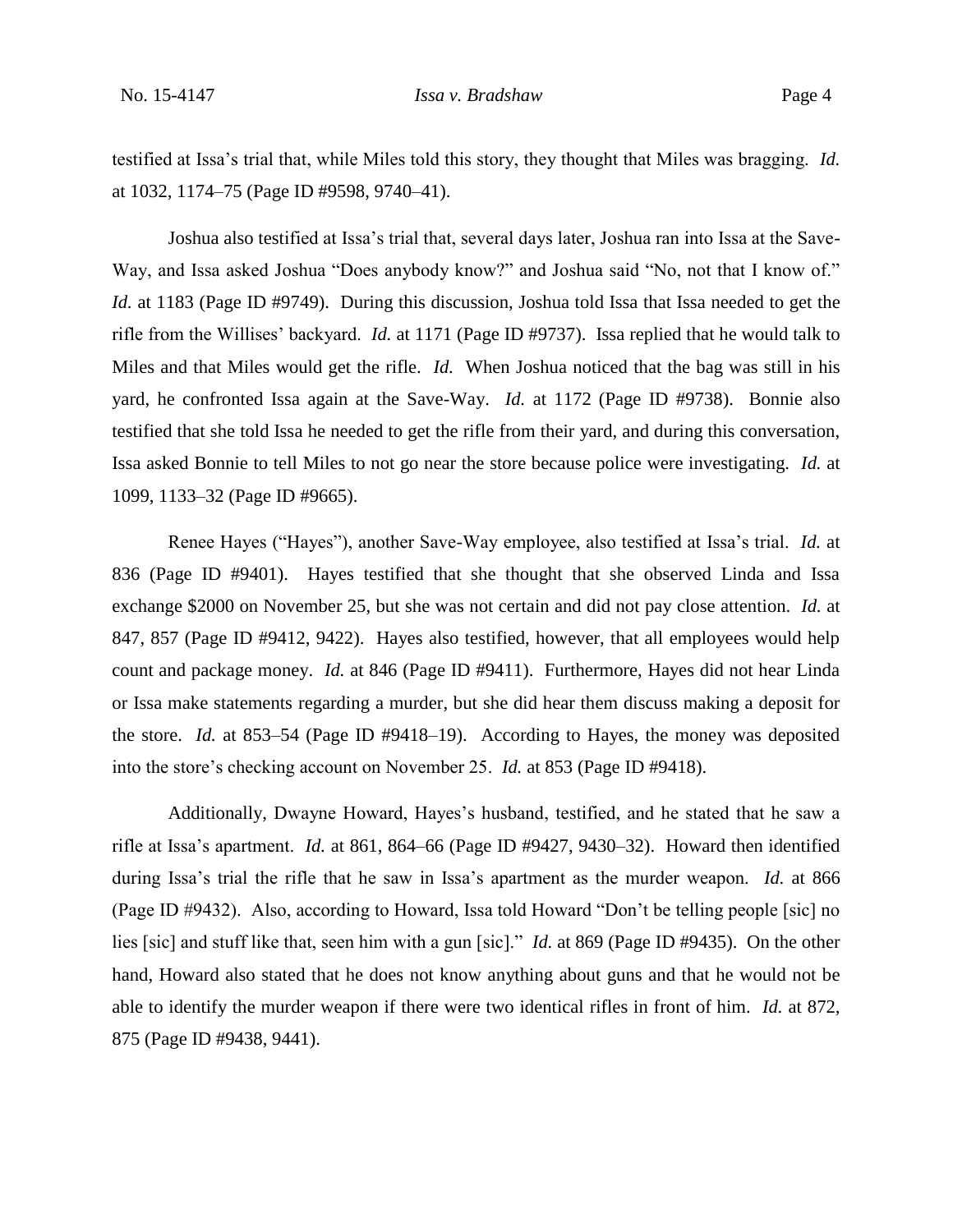Souhail Gammoh ("Gammoh"), another Save-Way employee, also testified that, on the night of the murders, Issa gave him a ride home from work. *Id.* at 887 (Page ID #9453). When Issa dropped Gammoh off between 1:14 and 1:20 a.m., Issa told Gammoh that he might pick Gammoh up later to go to a bar. *Id.* at 890 (Page ID #9456). Issa eventually did return around twenty-five or thirty-five minutes later, but Gammoh based this time range on the amount of beer that he had consumed from the time that Issa dropped off Gammoh and then returned. *Id.* at 894 (Page ID #9460).

Gammoh then testified that, at the crime scene, Gammoh told an officer that he and Issa closed the store, dropped off Issa's mom, and then went to the bar; he did not mention to the officer, however, that Issa was not with Gammoh all night. *Id.* at 903–04 (Page ID #9469–70). When Gammoh saw Issa later, Issa told Gammoh that the "[n]ext time they ask [Gammoh], tell them that [they] were together." *Id.* at 906 (Page ID #9472). Gammoh also testified that he observed Issa take a white trash bag out of Issa's trunk, but Gammoh did not know whether the trash bag was short-and-square or long-and-thin shaped. *Id.* at 916–17 (Page ID #9482–83). Additionally, Gammoh thought that he saw a rifle in Issa's apartment two weeks before the murders. *Id.* at 919 (Page ID #9485).

When an officer testified at Issa's trial, he stated that the police knew that the murder weapon used 7.62-caliber ammunition. R. 229-2 (App., Trial Tr. at 764–65) (Page ID #9329– 30). The police then found one round of 7.62-caliber ammunition in Issa's apartment, but they did not find a weapon. *Id.* at 765 (Page ID #9330). A firearms examiner also testified that the round from Issa's apartment was from a different manufacturer than the discharged cartridge casings found next to the murder weapon. *Id.* at 777–78 (Page ID #9342–43).

Based on this evidence, on September 2, 1998, the jury convicted Issa of aggravated murder with a death penalty specification because the offense was committed for hire, so the penalty phase of the trial began. R. 229-3 (App., Trial Tr. at 1521–22) (Page ID #10089–90). Then on September 10, 1998, the jury recommend the death penalty, and the trial court sentenced Issa to death on October 16, 1998. *Id.* at 1642, 1647, 1651 (Page ID #10210, 10215, 10219).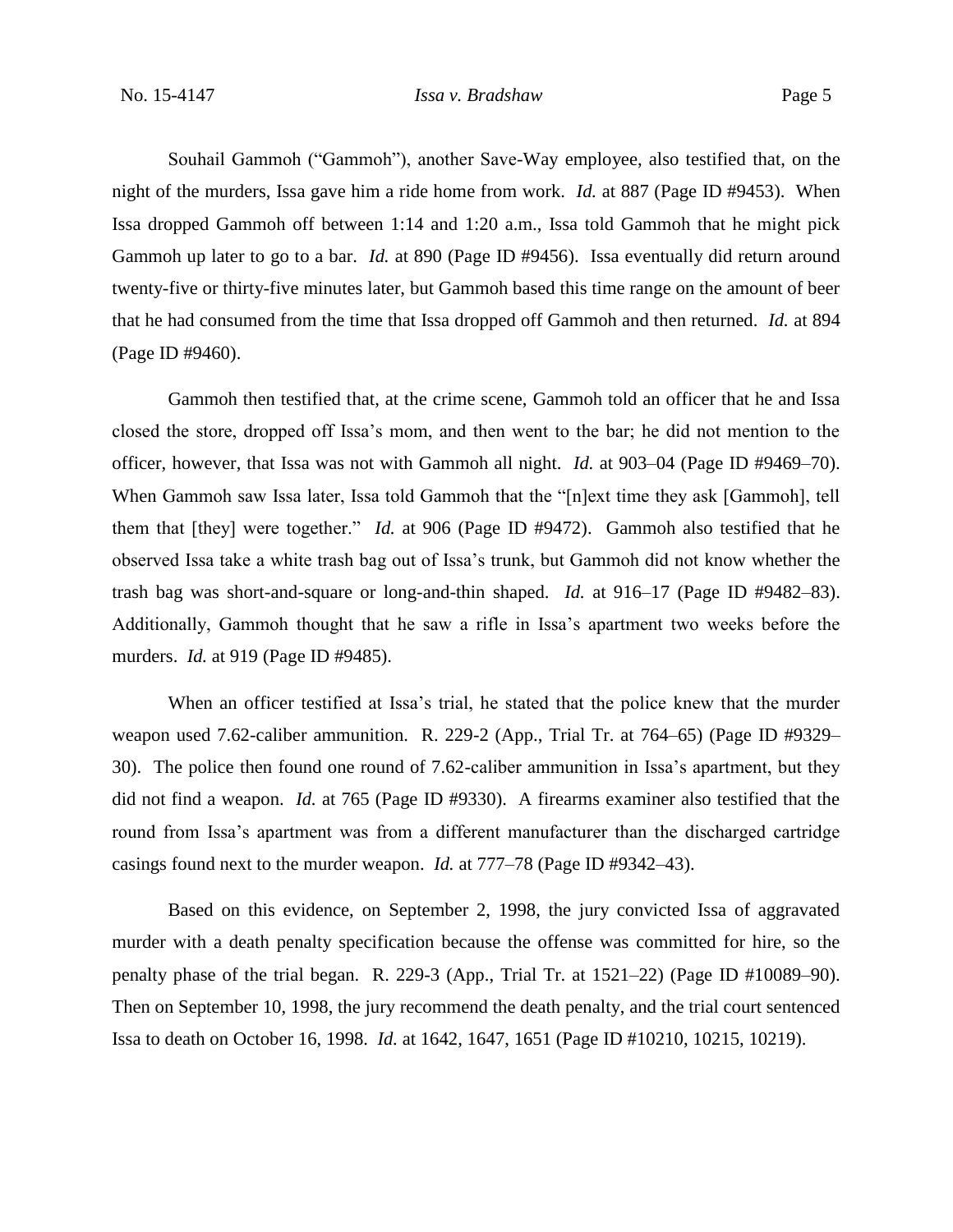## **B. Procedural Background**

On direct appeal, the Ohio Supreme Court affirmed Issa's conviction and sentence. *See Issa I*, 752 N.E.2nd at 928. However, before the Ohio Supreme Court issued its decision, Issa filed a petition for postconviction relief. *State v. Issa (Issa II)*, No. C-000793, 2001 WL 1635592, at \*1 (Ohio Ct. App. Dec. 21, 2001) (per curiam). After the trial court denied the petition, the Ohio Court of Appeals determined that Issa was not entitled to relief. *Id.* at \*6. When Issa appealed this decision, the Ohio Supreme Court denied review on April 17, 2002. *State v. Issa (Issa III)*, 766 N.E.2d 162 (Table) (Ohio 2002).

On April 17, 2003, Issa filed his initial petition for writ of habeas corpus in the district court. R. 8 (Pet.) (Page ID #4784). After a series of procedural steps over the years, on September 21, 2015, the district court issued its decision regarding Issa's petition. *Issa v. Bagley (Issa IV)*, No. 1:03-CV-280, 2015 WL 5542524 (S.D. Ohio Sept. 21, 2015). The district court denied Issa's requests for relief, but it granted a certificate of appealability for several grounds: (1) first ground, failure to call Linda as a witness; (2) third and fourth ground, failure to perform adequate mitigation and present additional mitigation witnesses; (3) fifth ground, failure to obtain cultural expert and/or professional translator; (4) sixth ground, admission of the Willises' testimony about Miles's hearsay statements; (5) ninth ground, equitable tolling for ineffective assistance of appellate counsel claim; (6) eleventh ground, disproportionate sentence; (7) twelfth ground, failure to utilize mitigation expert; (8) twenty-seventh ground, appellate counsel's conflict of interest; (9) pending twenty-eighth ground, Ohio's lethal injection protocol violates the Eighth Amendment, (10) pending twenty-ninth ground, Ohio's lethal injection protocol violates the Fourteenth Amendment; and (11) proposed twenty-eighth through thirty-seventh ground, legality of Ohio's method of lethal injection. *Id.* at \*54. These grounds are now before this panel.

## **II. DISCUSSION**

Issa filed his petition in 2003, so the Antiterrorism and Effective Death Penalty Act of 1996 ("AEDPA") applies. R. 8 (Pet.) (Page ID #4784). For a question of law, this court can grant relief if a state-court judgment "resulted in a decision that was *contrary to*, or involved an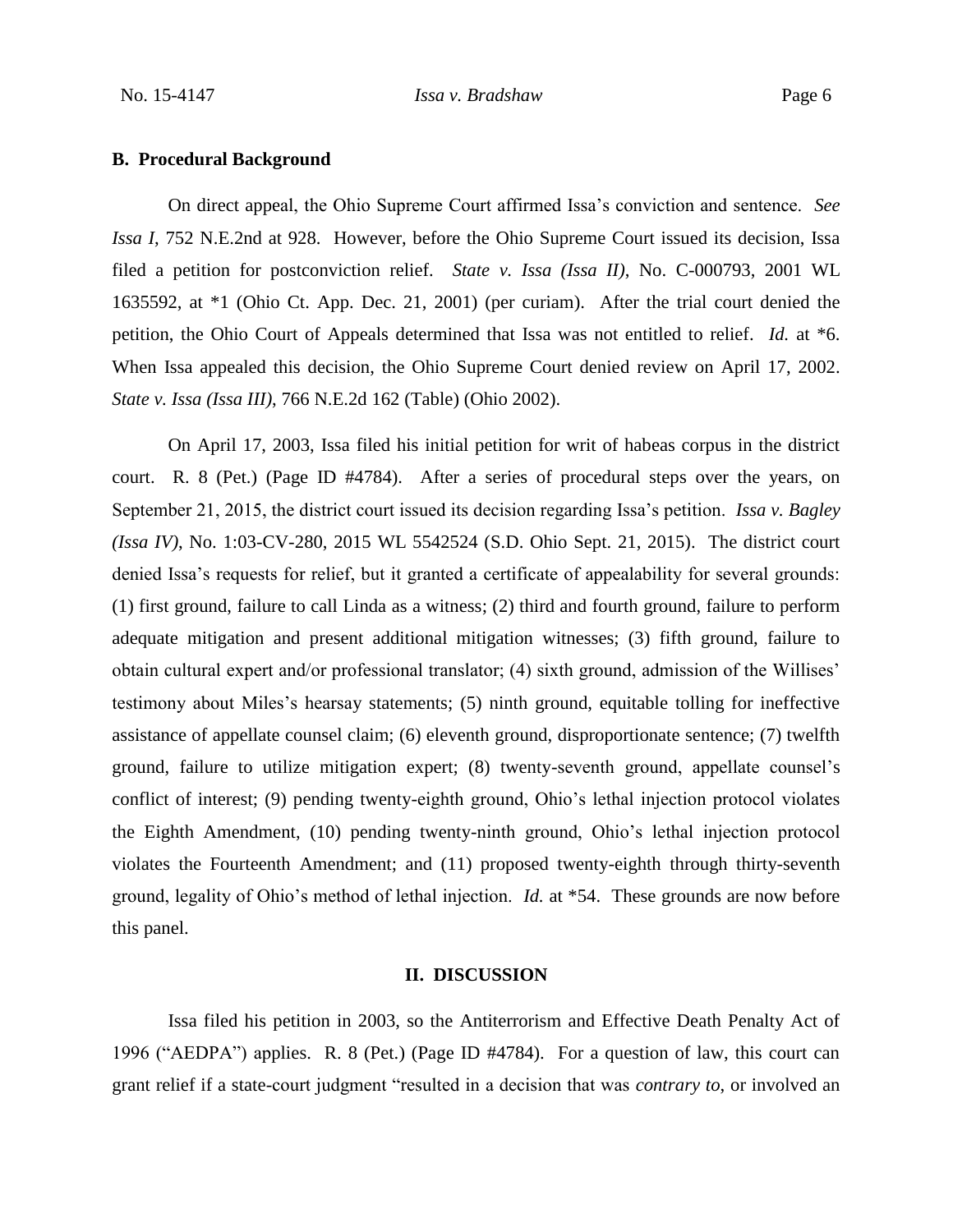$\overline{a}$ 

*unreasonable application* of, clearly established Federal law, as determined by the Supreme Court of the United States." 28 U.S.C. § 2254(d)(1) (emphasis added). A decision is "contrary to" when "it 'applies a rule that contradicts the governing law set forth in [Supreme Court] cases' or if it 'confronts a set of facts that are materially indistinguishable from a decision of [the Supreme] Court and nevertheless arrives at a result different from [this] precedent.'"**<sup>1</sup>** *Williams v. Mitchell*, 792 F.3d 606, 611–12 (6th Cir. 2015) (alterations in original) (quoting *Williams v. Taylor*, 529 U.S. 362, 405–06 (2000)). "When the state court issues a decision that is contrary to federal law, we review the merits of the petitioner's claim de novo." *Dyer v. Bowlen*, 465 F.3d 280, 284 (6th Cir. 2006); *see also Fulcher v. Motley*, 444 F.3d 791, 799 (6th Cir. 2006). For this analysis, we cannot consider Supreme Court dicta or the decisions of the courts of appeals. *Brumley v. Wingard*, 269 F.3d 629, 638 (6th Cir. 2001).

## **A. The Ohio Supreme Court's decision is contrary to Supreme Court precedent regarding the Confrontation Clause.**

The Confrontation Clause provides that, "[i]n all criminal prosecutions, the accused shall enjoy the right . . . to be confronted with the witnesses against him." U.S. CONST. amend. VI. At the time of Issa's trial in 1998, the test in *Ohio v. Roberts*, 448 U.S. 56 (1980), controlled. Eventually, in *Crawford v. Washington*, 541 U.S. 36 (2004), the Supreme Court replaced and overruled this test in *Roberts*.<sup>2</sup> See Davis v. Washington, 547 U.S. 813, 825 n.4 (2006). *Crawford*, however, is not retroactive.**<sup>3</sup>** *See Whorton v. Bockting*, 549 U.S. 406, 421 (2007).

<sup>&</sup>lt;sup>1</sup>This opinion will focus on the "contrary to" prong. Although Issa does not explicitly state the phrase "contrary to" in the section of his brief discussing the Confrontation Clause, he does discuss the state supreme court's improper application of Supreme Court law. *See* Appellant's Br. at 48, 58. The State also stated in its brief that the state supreme court's decision regarding the Confrontation Clause "was neither contrary to, nor an unreasonable application of, clearly established federal law." Appellee's Br. at 12. Accordingly, we will review whether the state supreme court's decision was "contrary to" Supreme Court precedent.

**<sup>2</sup>** In *Desai v. Booker*, 538 F.3d 424 (6th Cir. 2008), we stated that a habeas applicant cannot receive relief under *Roberts* when the out-of-court statements were admissible under *Crawford*. *See* 538 F.3d at 427; *see also Doan v. Carter*, 548 F.3d 449, 457 (6th Cir. 2008); *Jackson v. McKee*, 525 F.3d 430, 438 (6th Cir. 2008).

Nevertheless, the conclusions in *Desai*, *Doan*, and *Jackson* run afoul of the manner of analysis that we established in earlier cases. *See Fulcher*, 444 F.3d at 799–811; *Stallings v. Bobby*, 464 F.3d 576, 581–84 (6th Cir. 2006). In *Fulcher*, a defendant contended that the admission of a taped statement to police violated the Confrontation Clause. *See* 444 F.3d at 797. Because *Roberts* was the controlling law at the time, we considered whether the admission of the witness's statements violated the Confrontation Clause. *Id.* at 800. For this analysis, we first determined that the state court had applied law that was contrary to the governing law. *Id.* at 806. We then reviewed de novo whether the statements had sufficient indicia of trustworthiness under *Roberts*, and we concluded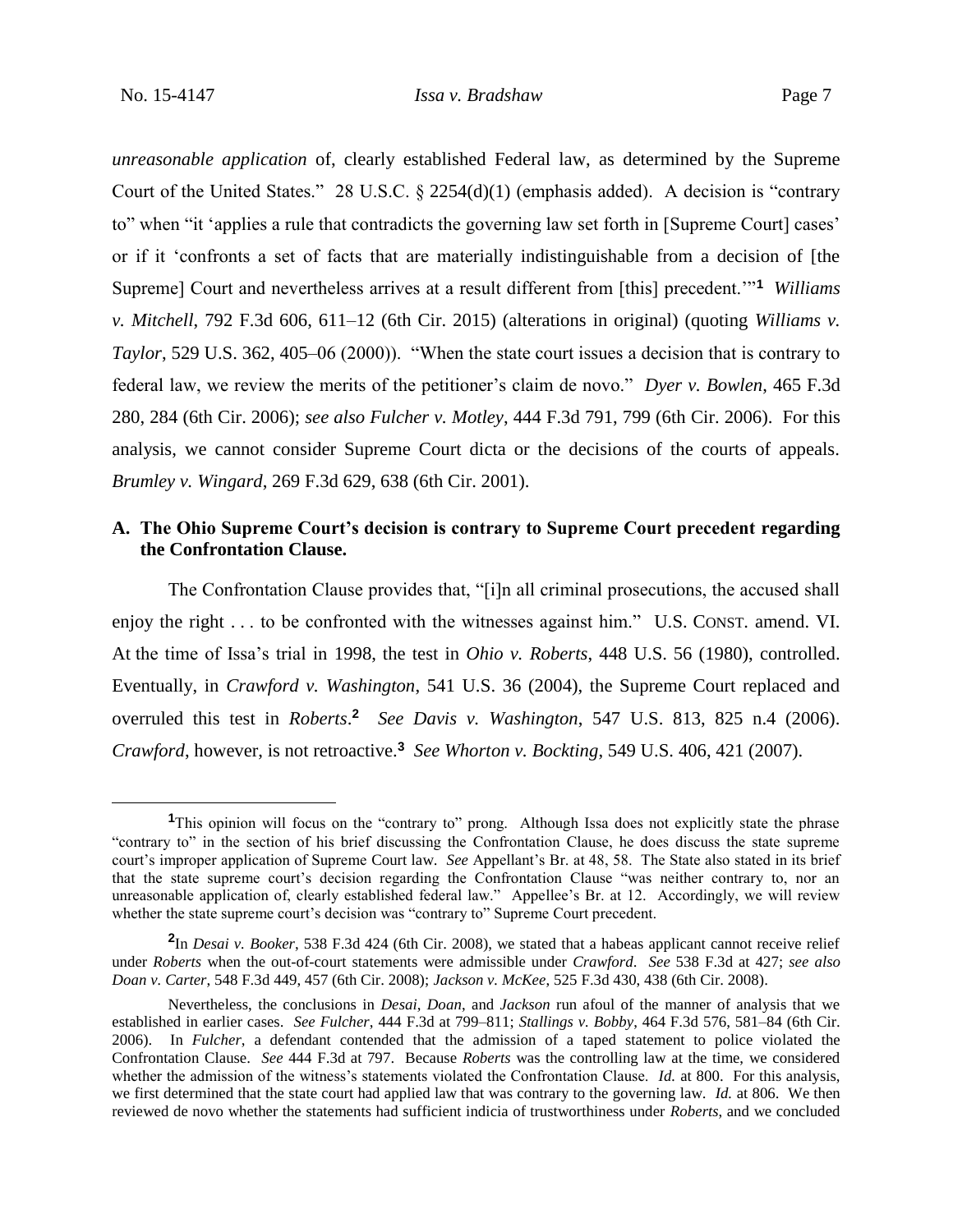$\overline{a}$ 

Under *Roberts*, there is a two-part test to determine whether an out-of-court statement is valid under the Confrontation Clause: the witness needs to be unavailable and the statement needs to have adequate "indicia of reliability." 448 U.S. at 66. There are two ways that an outof-court statement can be reliable. First, "[r]eliability can be inferred without more in a case where the evidence falls within a firmly rooted hearsay exception." *Id.* If the statement does not fall within a firmly rooted hearsay exception, then "the evidence must be excluded, at least absent a showing of particularized guarantees of trustworthiness." *Id.* Whether Miles's statements to the Willises have particularized guarantees of trustworthiness is the only issue we need to address because the Supreme Court eventually abrogated the unavailability requirement before Issa's trial, *White v. Illinois*, 502 U.S. 346, 354 (1992), and the State concedes that Miles's statements do not fall within a firmly rooted hearsay exception, *see* Appellee's Br. at 30.

For this analysis, as the Supreme Court has emphasized, "'particularized guarantees of trustworthiness' *must* be shown from *the totality of the circumstances*." *Idaho v. Wright*, 497 U.S. 805, 819 (1990) (emphasis added). It also limited the scope of circumstances that a court can examine by stating "the relevant circumstances include only those that surround the making of the statement and that render the declarant particularly worthy of belief." *Id.* The Supreme Court nevertheless concluded that "courts have considerable leeway in their consideration of appropriate factors." *Id.* at 822. "[It] therefore decline[d] to endorse a mechanical test for determining 'particularized guarantees of trustworthiness' under the [Confrontation] Clause." *Id.*

**3** In its brief, the State did not address *Desai* or whether *Crawford* applies to prevent Issa from obtaining relief. *See* Appellee's Br. at 26–33.

that they did not. *Id.* at 808. Next, we determined that the error was not harmless. *Id.* at 811. Lastly, we examined the defendant's argument that *Crawford* applied. *Id.* We stated, however, that "[g]iven our decision to order that the writ be granted on the basis of pre-*Crawford* law, we find it *unnecessary* to address . . . *Crawford*." *Id.* at 811 (emphasis added). Thus, in *Fulcher*, we concluded that we did not need to consider *Crawford* when we had already determined that relief was warranted under *Roberts*. We again applied this format, and rejected examining the outof-court statements under *Crawford*, in *Stallings*, 464 F.3d at 581–84.

Because our analysis in *Desai*, *Doan*, and *Jackson* occurred after we had already established the applicable format for analyzing this issue in *Fulcher* and *Stallings*, the format in *Fulcher* and in *Stallings* controls our analysis here. *See Salmi v. Sec'y of Health & Human Servs.*, 774 F.2d 685, 689 (6th Cir. 1985) ("A panel of this Court cannot overrule the decision of another panel. The prior decision remains controlling authority unless an inconsistent decision of the United States Supreme Court requires modification of the decision or this Court sitting en banc overrules the prior decision."); *see* 6 Cir. R. 32.1(b) (stating that published panel opinions are binding on all subsequent panels). We therefore do not consider *Crawford* when the state court erred in its application of the thengoverning decision in *Roberts*.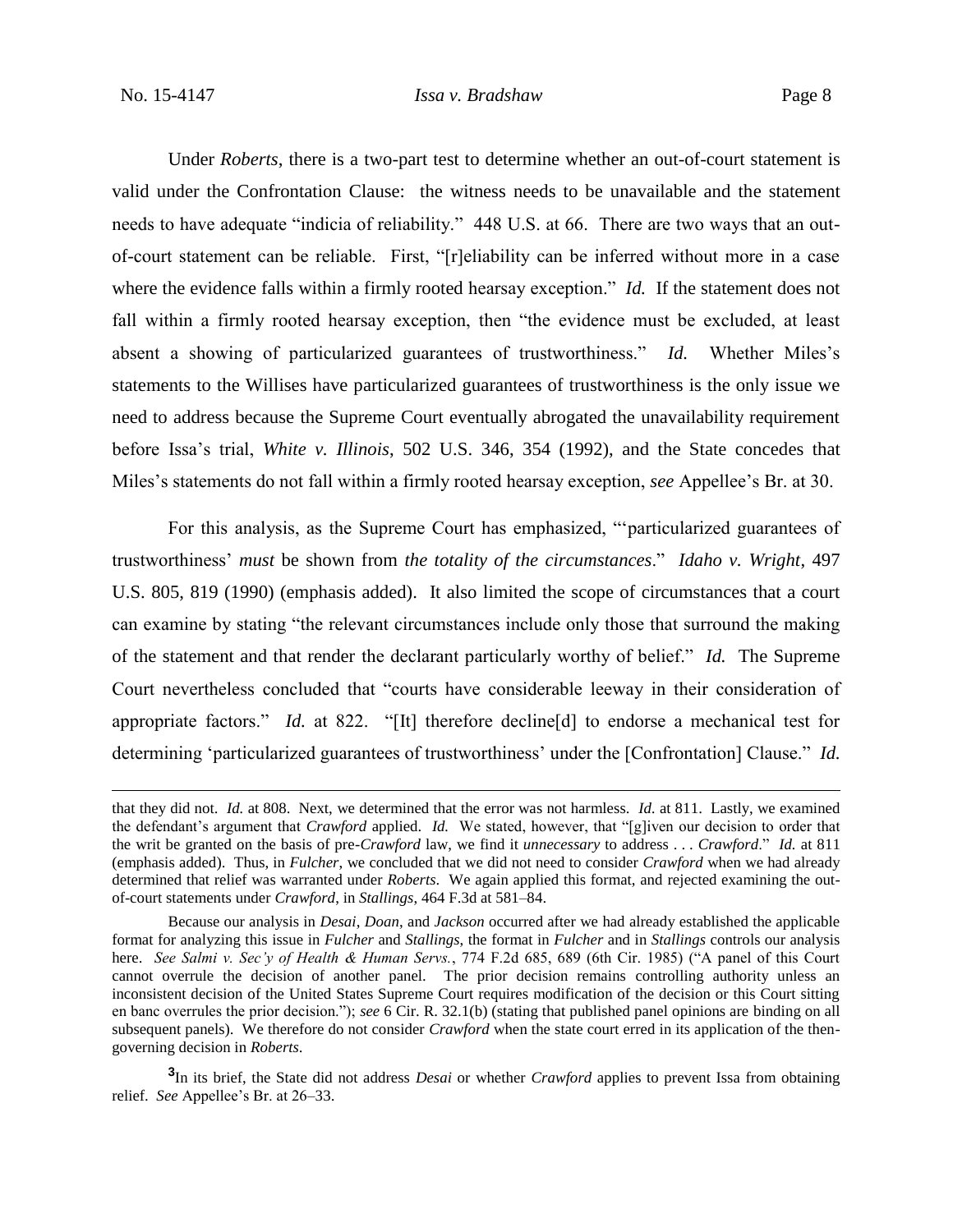The Supreme Court also emphasized that this is not a slack requirement. "Because evidence possessing 'particularized guarantees of trustworthiness' must be at least as reliable as evidence admitted under a firmly rooted hearsay exception," the Supreme Court has clarified "that evidence admitted under the former requirement must similarly be so trustworthy that adversarial testing would add little to its reliability." *Id.* at 821. "Thus, unless an affirmative reason, arising from the circumstances in which the statement was made, provides a basis for rebutting the presumption that a hearsay statement is not worthy of reliance at trial, the Confrontation Clause requires exclusion of the out-of-court statement." *Id.*

When conducting this analysis, the Supreme Court noted that a court cannot use "a preconceived and artificial litmus test." *Id.* at 819. For instance, in *Wright*, the Supreme Court examined whether a child's out-of-court statements regarding abuse were sufficiently trustworthy. *Id.* at 809, 816. The state supreme court had determined that the testimony was not trustworthy because the interview of the child did not follow procedural safeguards. *Id.* at 818. "Although [the Supreme Court] agree[d] with the court below that the Confrontation Clause bars the admission of the younger daughter's hearsay statements, [it] reject[ed] *the apparently dispositive weight* placed by that court on the lack of procedural safeguards at the interview." *Id.* (emphasis added). In support of this reasoning, the Supreme Court stated that "[o]ut-of-court statements made by children regarding sexual abuse arise in *a wide variety of circumstances*, and [it] d[id] not believe the Constitution imposes a fixed set of procedural prerequisites to the admission of such statements at trial." *Id.* (emphasis added). The Supreme Court was concerned that "[t]he procedural requirements identified by the court below, to the extent regarded as conditions precedent to the admission of child hearsay statements in child sexual abuse cases, may in many instances be inappropriate or unnecessary to a determination whether a given statement is sufficiently trustworthy for Confrontation Clause purposes." *Id.* Thus, it concluded that, "[a]lthough the procedural guidelines propounded by the court below may well enhance the reliability of out-of-court statements of children regarding sexual abuse, [it] decline[d] to read into the Confrontation Clause *a preconceived and artificial litmus test* for the procedural propriety of professional interviews in which children make hearsay statements against a defendant." *Id.* at 819 (emphasis added).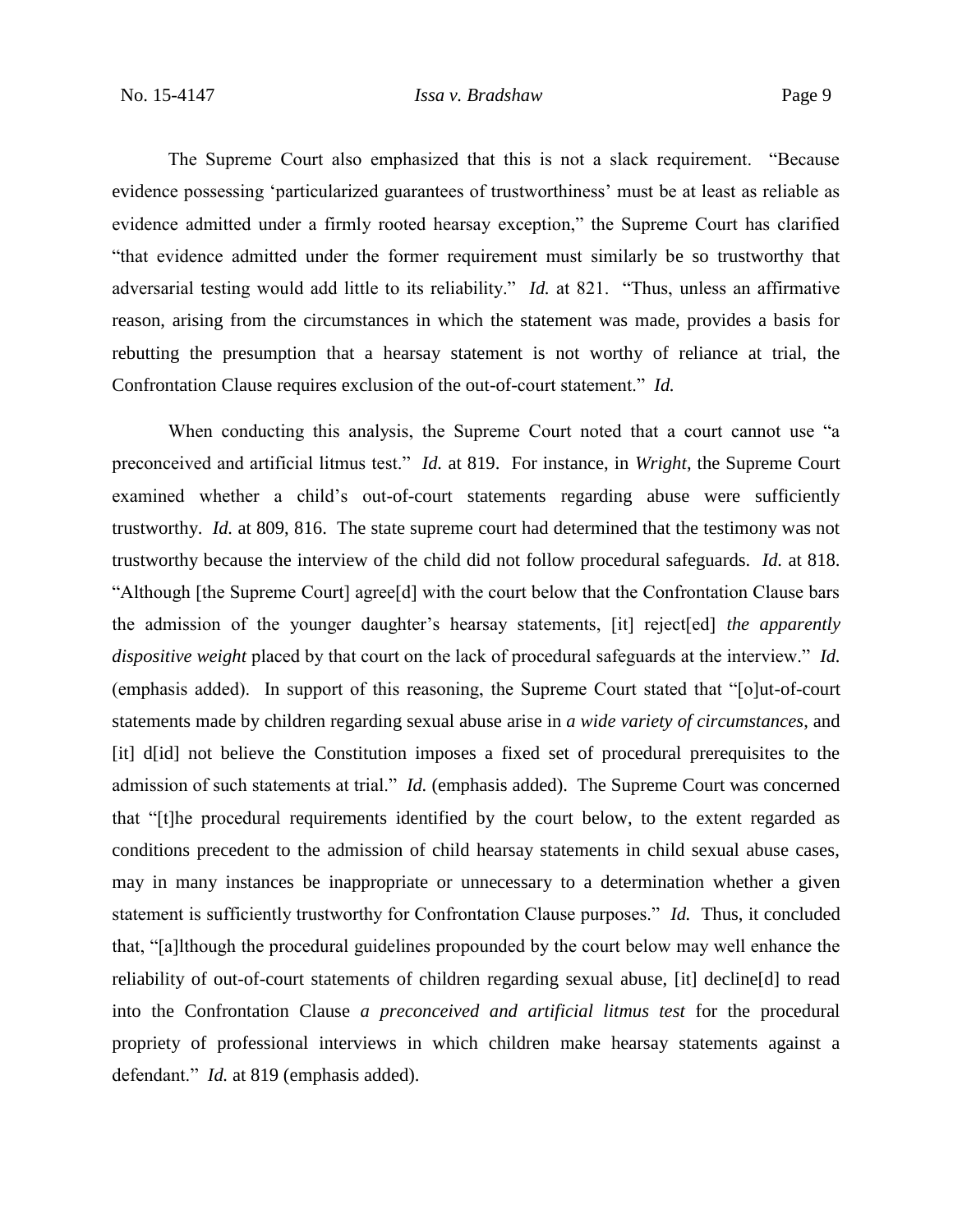$\overline{a}$ 

The plurality in *Lilly v. Virginia*, 527 U.S. 116, 136 (1999), also examined the application of the "residual trustworthiness test" to a codefendant's statements.**<sup>4</sup>** According to the plurality, the Supreme Court "ha[s] consistently either stated or assumed that the mere fact that one accomplice's confession qualified as a statement against his penal interest did not justify its use as evidence against another person."**<sup>5</sup>** *Id.* at 128. "[B]ecause the use of an accomplice's confession 'creates a special, and vital need for cross-examination,' a prosecutor desiring to offer such evidence must comply with *Bruton*, hold separate trials, use separate juries, or abandon the use of the confession." *Id.* (quoting *Gray v. Maryland*, 523 U.S. 185, 194–95) (1998)). The plurality stated that the Court has "spoken with one voice in declaring presumptively unreliable accomplices' confessions that incriminate defendants." *Id.* at 131 (quoting *Lee v. Illinois*, 476 U.S. 530, 541 (1986)).

The plurality in *Lilly* then noted, however, that "the presumption of unreliability that attaches to codefendants' confessions . . . may be rebutted." *Id.* at 137 (alteration in original) (quoting *Lee*, 476 U.S. at 543). For instance, the Supreme Court has held that "any inherent unreliability that accompanies co-conspirator statements made during the course and in furtherance of the conspiracy is *per se* rebutted by the circumstances giving rise to the long history of admitting such statements." *Id.* Nevertheless, the plurality noted that "[i]t is highly unlikely that the presumptive unreliability that attaches to accomplices' confessions that shift or spread blame can be effectively rebutted when the statements are given under conditions that implicate the core concerns of the old *ex parte* affidavit practice"; for instance, "when the government is involved in the statements' production, and when the statements describe past events and have not been subjected to adversarial testing." *Id.*

**<sup>4</sup>**We have previously concluded that Justice Stevens wrote the opinion of the court because "the remaining two justices (Scalia and Thomas) believed that the Confrontation Clause barred a *broader* range of statements against penal interest." *Fulcher*, 444 F.3d at 800 n.4.

**<sup>5</sup>** In *Greene v. Fisher*, 565 U.S. 34, 40 (2011), the Supreme Court concluded that "clearly established Federal law" is the law that existed at the time of "the last state-court adjudication on the merits" of the claim. Because the Ohio Supreme Court adjudicated Issa's Confrontation Clause argument on the merits and the United States Supreme Court decided *Lilly* before the Ohio Supreme Court examined Issa's claim, the standards set in *Lilly*  are applicable here.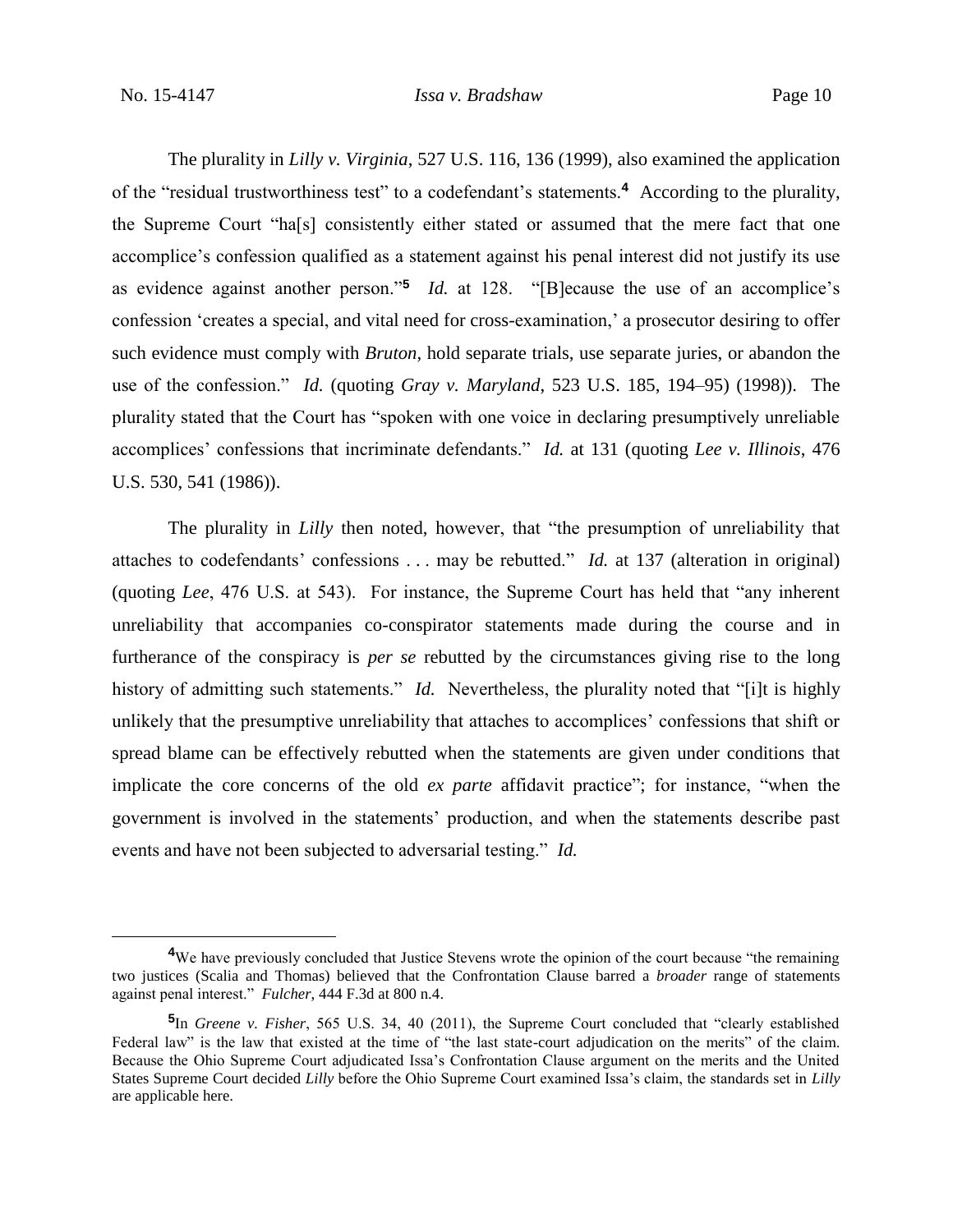In the case at hand in *Lilly*, the plurality considered several facts to conclude that "[i]t [was] abundantly clear that neither the words that [the codefendant] spoke nor the setting in which he was questioned provides any basis for concluding that his comments regarding petitioner's guilt were so reliable that there was no need to subject them to adversarial testing in a trial setting." *Id.* at 139. For instance, the plurality noted that "[the codefendant] was in custody for his involvement in, and knowledge of, serious crimes and made his statements under the supervision of governmental authorities." *Id.* The plurality also averred that the codefendant "was primarily responding to the officers' leading questions, which were asked without any contemporaneous cross-examination by adverse parties." *Id.* In light of this, the plurality resolved that the codefendant "had a natural motive to attempt to exculpate himself as much as possible." *Id.* It was furthermore concerning to the plurality that the codefendant "was obviously still under the influence of alcohol." *Id.* The plurality then concluded that "[e]ach of these factors militates against finding that his statements were so inherently reliable that crossexamination would have been superfluous." *Id.*

Under the *Roberts* standard, the Ohio State Supreme Court reviewed Issa's allegation that the admission of Miles's statements to the Willises violated the Confrontation Clause:

Applying *Lilly* and [*State v.*] *Madrigal*[, 721 N.E.2d 52 (Ohio 2000),] to this case, it is clear that in order to determine whether the admission of evidence concerning Miles's confession violated appellant's confrontation rights, we must examine the circumstances under which the confession was made. Unlike the declarants in *Lilly* and *Madrigal*, Miles was not talking to police as a suspect when he made the out-of-court statement. Miles's confession was made spontaneously and voluntarily to his friends in their home. Moreover, Miles had nothing to gain from inculpating appellant in the crime. In fact, by stating that appellant had hired him to kill Maher, Miles was admitting a capital crime, *i.e.*, murder for hire. Furthermore, Miles's statement was clearly not an attempt to shift blame from himself because he was bragging about his role as the shooter in the double homicide.

We therefore find that the circumstances surrounding the confession did "'render the declarant [Miles] particularly worthy of belief.'" *Madrigal*, 87 Ohio St.3d at 387, 721 N.E.2d at 63, quoting *Wright*, 497 U.S. at 819, 110 S.Ct. at 3148, 111 L.Ed.2d at 655. Our decision herein is buttressed by Chief Justice Rehnquist's separate opinion in *Lilly*, in which he noted that in a prior case, the court "recognized that statements to fellow prisoners, *like confessions to family members or friends*, bear sufficient indicia of reliability to be placed before a jury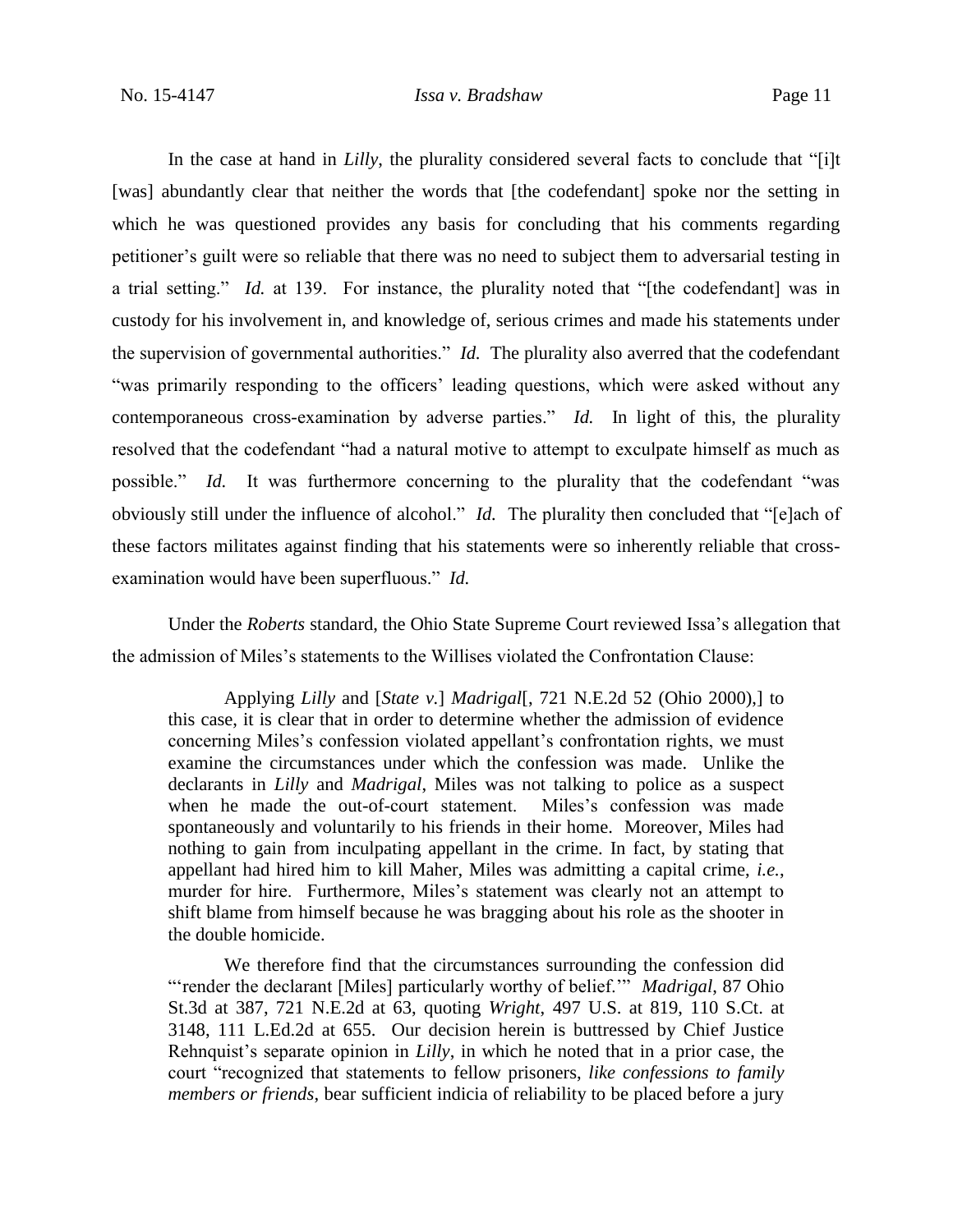without confrontation of the declarant." (Emphasis added.) *Id.*, 527 U.S. at 147, 119 S.Ct. at 1905, 144 L.Ed.2d at 141 (Rehnquist, C.J., concurring in judgment). Accordingly, we hold that the admission of Bonnie's and Joshua's testimony concerning Miles's confession did not violate the Confrontation Clause.

*Issa I*, 752 N.E.2d at 919. Thus, the Ohio Supreme Court determined that Miles's statements were trustworthy simply because he made them to his friends.

The Ohio Supreme Court's analysis, however, is contrary to *Wright*. Throughout its reasoning, the Ohio Supreme Court did not consider *Wright*'s requirement to examine the "totality of the circumstances" surrounding the out-of-court statement. *See Issa*, 752 N.E.2d at 919. Instead, the Ohio Supreme Court focused only on whether Miles made these statements to the police—this was the determinative factor: "Our decision herein is buttressed by Chief Justice Rehnquist's separate opinion in *Lilly*, in which he noted that in a prior case, the court 'recognized that statements to fellow prisoners, *like confessions to family members or friends*, bear sufficient indicia of reliability to be placed before a jury without confrontation of the declarant.'" *Id.* (internal citation omitted) (quoting *Lilly*, 527 U.S. at 147 (Rehnquist, J., concurring)). By not considering any other facts, the Ohio Supreme Court applied "a preconceived and artificial litmus test" and failed to consider "the totality of the circumstances," which is contrary to what a court "must" do during this analysis. *Wright*, 497 U.S. at 819.

## **B. A de novo review of the totality of the circumstances shows that Miles's statements to the Willises are not trustworthy.**

Because we have determined that the Ohio Supreme Court has applied law contrary to Supreme Court precedent, we review de novo whether the out-of-court statements are admissible under the *Roberts* standard. *See Fulcher*, 444 F.3d at 799, 806 (conducting de novo review to conclude that the statements were inadmissible under the *Roberts* standard). Although the Supreme Court has not provided a set list of factors for us to consider, it has described several factors that are relevant to the case before us. For instance, if a statement is spontaneous, then it suggests that the statement is trustworthy. *See Wright*, 497 U.S. at 821. Additionally, when the speaker has consistently repeated the statements, it suggests that the statement is trustworthy. *Id.* When a speaker has a motive to fabricate the statement, however, the statement might not be trustworthy, which can occur when the speaker makes the statements to the police. *See id.* at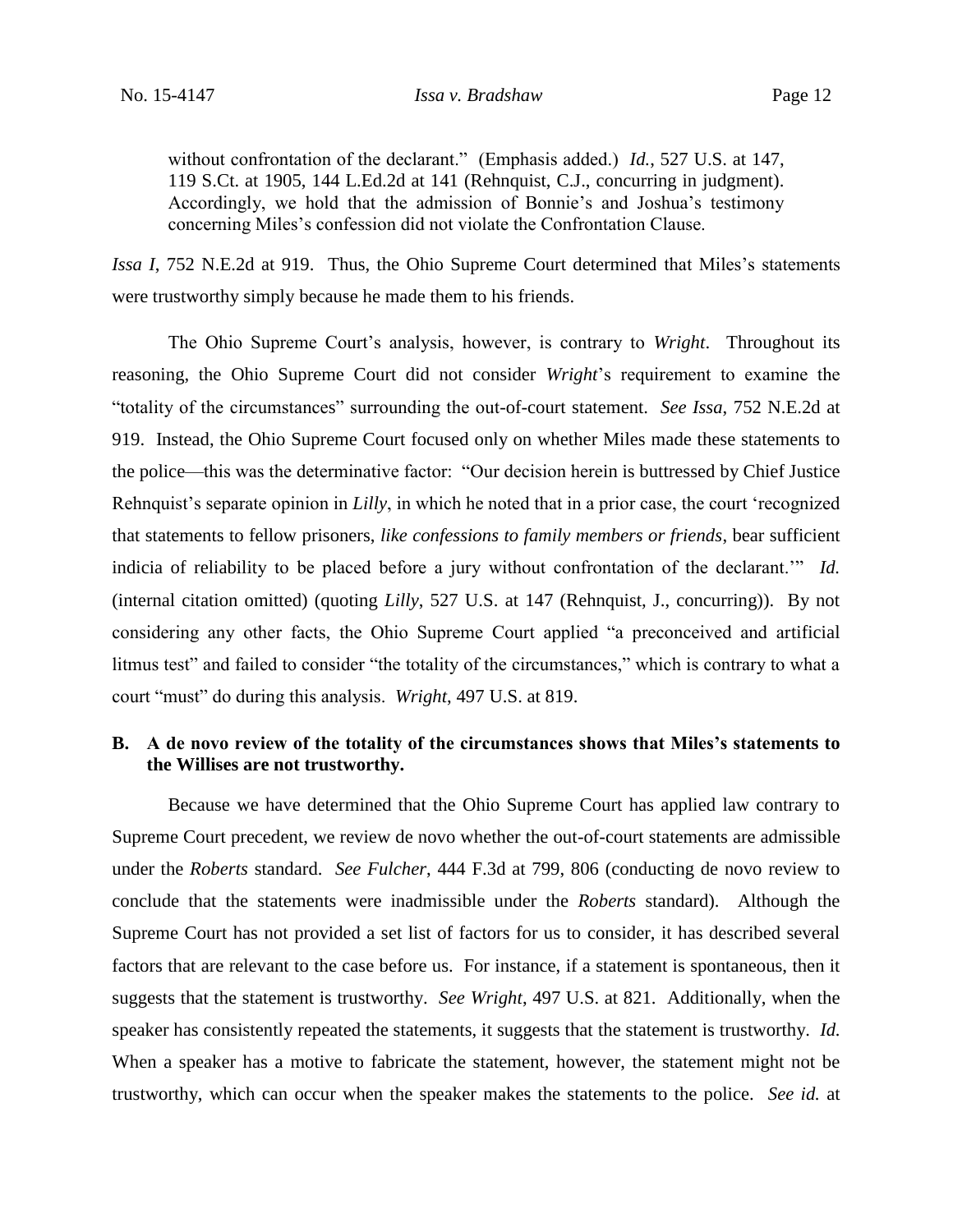821–22; *see also Lee*, 476 U.S. at 544. The declarant's mental state at the time that the statement was made also provides insight into whether the statement is trustworthy. *Wright*, 497 U.S. at 821. In contrast, when a speaker makes the statement to someone other than police, such as a friend or family, the nature of the relationship could suggest that the statement is trustworthy. *Cf. Lilly*, 527 U.S. at 139.

Several facts suggest that Miles's statements to the Willises are trustworthy. For instance, the Willises testified that they were friends with Miles. R. 229-3 (App., Trial Tr. at 1087, 1162–63) (Page ID #9653, 9728–29). Miles, in fact, had lived at the Willises' home for a period of time. *Id.* at 1087 (Page ID #9653). That Miles made the statements about the murders at the Willises' home points towards trustworthiness. *Id.* at 1142 (Page ID #9708). Additionally, by making these statements to friends, Miles did not have a reason to shift blame to Issa. Miles also made these statements voluntarily, and he did not make these statements in response to leading questions. Therefore, several facts suggest trustworthiness.

A deeper examination of the circumstances surrounding Miles's statements, nonetheless, suggests that they are not trustworthy. Bonnie, for example, testified that Miles boasted and bragged frequently, so she did not take him seriously:

- Q. Dre was talking about killing somebody?
- A. No. As I said, I did not talk to Dre. Everything that I heard was from my brother. Dre was talking about doing a lot of things and never did it; when I heard it. I said, you know - -
- A. Dre had a tendency to brag, talk big, right. He came from Chicago. He talked about a lot of things he did.
- Q. And you didn't necessarily believe all his stories?
- A. I did but I didn't. To me, that was really no big deal, if he did that's him; if he didn't that's still him.
- Q. You think it was a big deal that Dre may be bragging about killing two people?
- A. What's the big deal? As I said, I -

. . . .

- Q. When [Miles] was describing to you these cold-blooded killings, what's his attitude? How - -
- A. He had no remorse at all. He was actually bragging.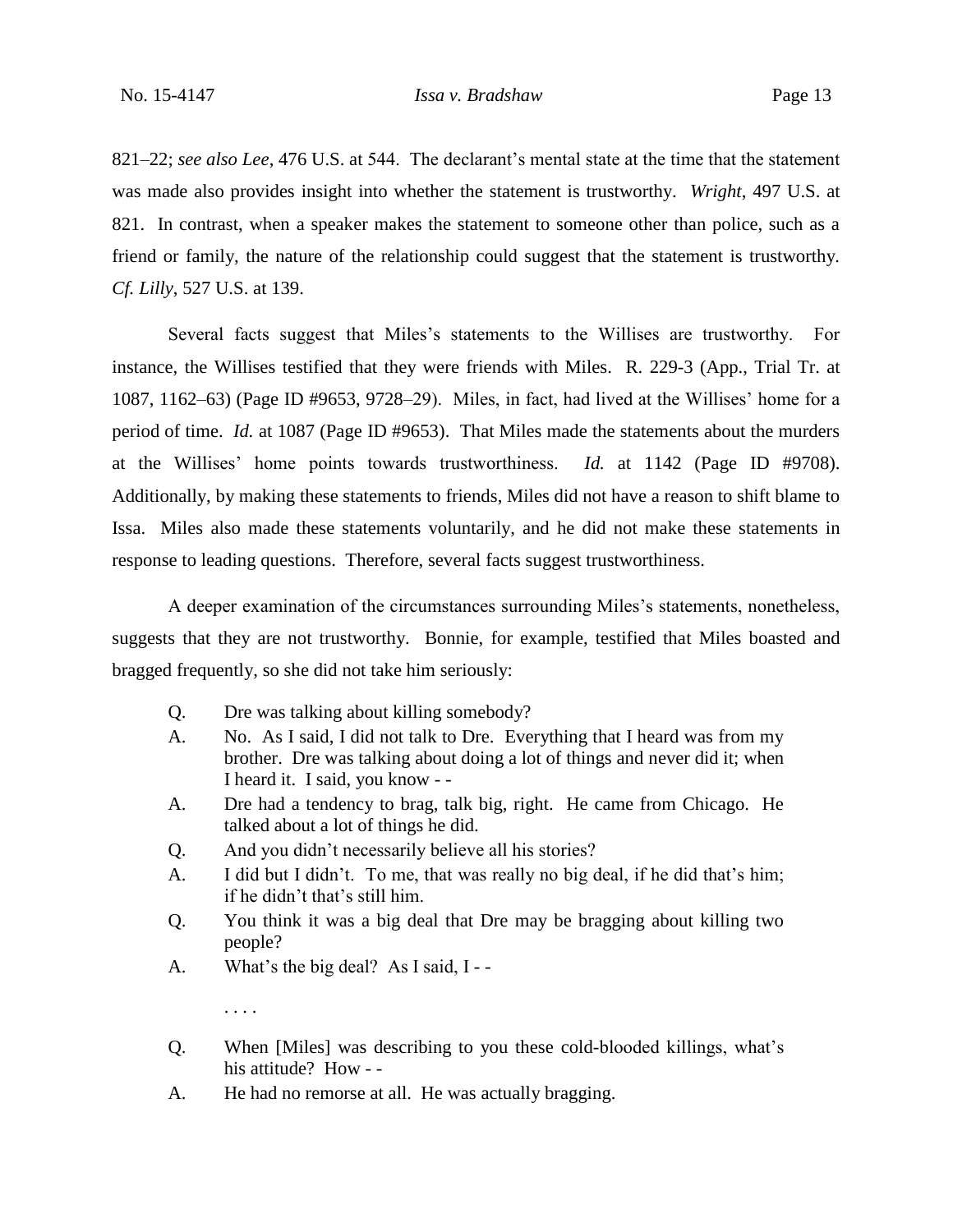- Q. He had no remorse at all? He was actually bragging? He was boasting?
- A. Right.
- Q. He was a big man, a tough guy?
- A. Right.

*Id.* at 1126, 1137–38 (Page ID #9692, 9703–04). Joshua made similar observations about Miles's demeanor:

- Q. Some time before that shooting happened, did anyone discuss shooting with you?
- A. Yes.
- Q. Who?
- A. Andre Miles.

. . . .

- Q. And what did Andre Miles say to you?
- A. He said he had to kill somebody for some money and that he was hired by Mike and he asked me did I want to take part in it. I said he was crazy.
	- . . . .
- Q. Did you take him seriously at that point?
- A. No, it went in one ear and out the other. I got back in the car and left.

. . . .

- Q. Can you state whether or not Andre Miles ever talked about killing anyone else if they talked?
- A. He joked around with it a lot. I didn't never take him seriously. I always knew he was capable of doing it, though.
- Q. What did he joke around about?
- A. He would always joke around, say he killed somebody in Chicago or different places.

*Id.* at 1164–65, 1174–75 (Page ID #9730–31, 9740–41). Because the Willises stated that they believed Miles often lied and that Miles was bragging, the circumstances of the Willises' specific relationship with Miles suggest that Miles's statements are not trustworthy.

Similarly, Miles's testimony in Linda's trial directly contradicts the statements that he allegedly made to the Willises after the murders:

- Q. Mr. Miles, what is your relationships to the Willises?
- A. Just a friend.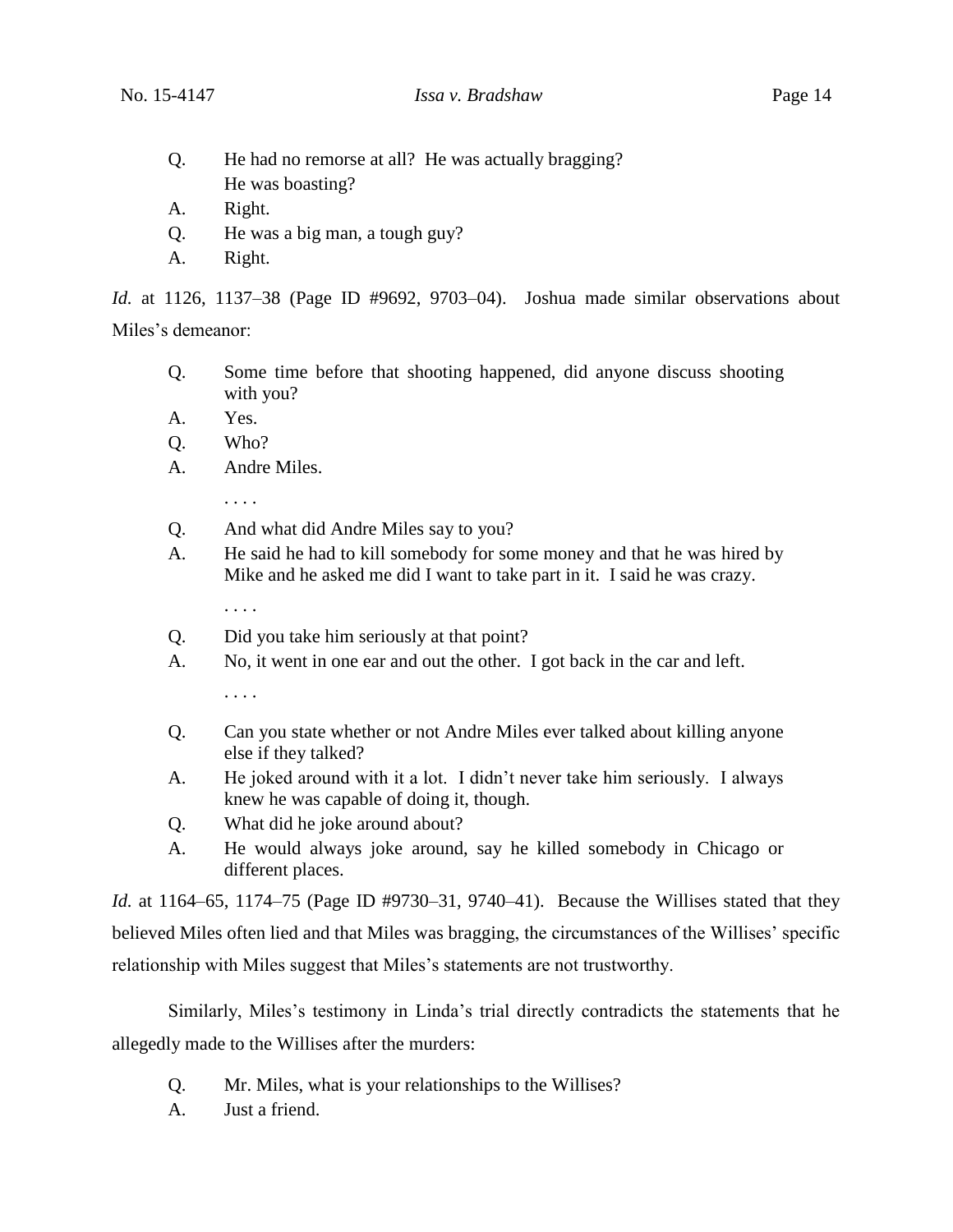- Q. Good friends of yours?
- A. Just a friend - associates.
- Q. Associates in what, sir?
- A. I know them. I mean, I talk to them, I conversate with them. We speak. We hang out.
- Q. What do you hang out doing together?
- A. Drinking. Whatever.
- Q. Getting high?
- A. Yeah.

. . . .

- Q. Let's talk about the Willises for a second. You talked with Bonnie and Joshua Willis before you committed this murder, didn't you, sir?
- A. No.
- Q. You had no conversation with them -
- A. About this incident?
- Q. - about the fact that you were approached by Ahmad Issa to have these people killed.
- A. No.
- Q. When is the last time that you saw either of the Willises before you killed these people?
- A. I don't remember, offhand.
- Q. A week? A month? A year?
- A. Probably a couple weeks, maybe a week.
- Q. Did you talk to them after the murder?
- A. Yes.
- Q. How soon after?
- A. The next day.
- Q. And is that when you told Joshua Willis what you had done?
- A. No.
- Q. Is it your testimony that you never told them what you did?
- A. Never told them.
- Q. So certainly you never gave them any information that Linda was involved in this murder-for-hire scheme, did you?
- A. No.

R. 228-1 (L. Khriss Trial Tr. at 468–72) (Page ID #8028–32). Based on this testimony, Miles never discussed the murders with the Willises, which conflicts with Miles's alleged statements to the siblings. Thus, based on the totality of the circumstances, Miles's statements are not sufficiently trustworthy to warrant their admission in Issa's trial.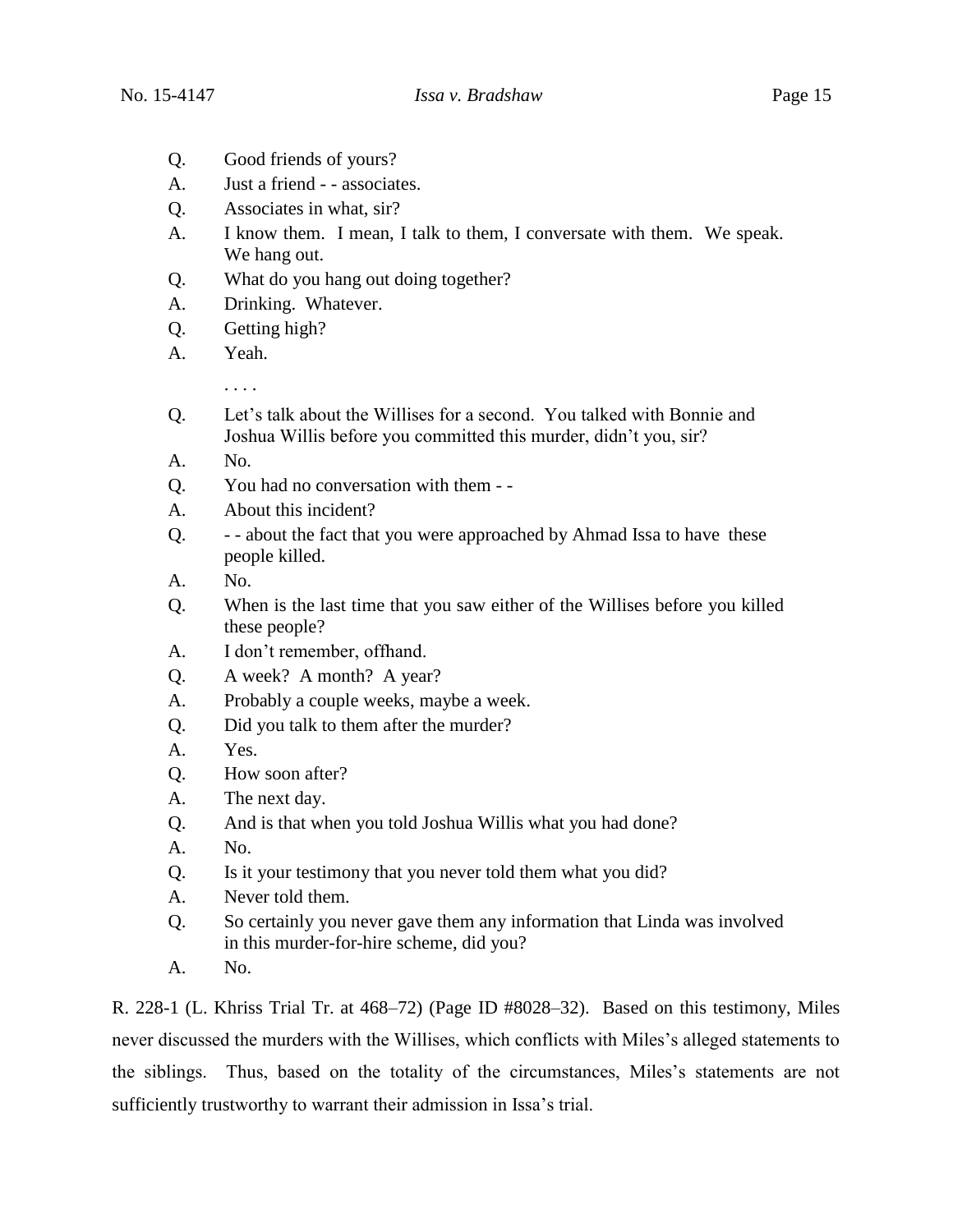#### **C. The error was not harmless.**

"[A] constitutional error is cause for federal habeas relief only if it has 'a substantial and injurious effect or influence in determining the jury's verdict.'" *Hill v. Hofbauer*, 337 F.3d 706, 718 (6th Cir. 2003) (quoting *Brecht v. Abrahamson*, 507 U.S. 619, 623 (1993)). "This Court has held that the *Brecht* standard survived the enactment of AEDPA." *Fulcher*, 444 F.3d at 822. "[T]he proper standard by which to gauge the injurious impact . . . is to consider the evidence before the jury absent the constitutionally infirm evidence." *Brumley*, 269 F.3d at 646. There are five factors to consider: (1) the importance of the out-of-court statements to the prosecution's case; (2) whether the statements are cumulative; (3) whether other evidence materially contradicts or corroborates the out-of-court statements; (4) the amount of crossexamination that occurred; and (5) the strength of the prosecution's case. *See Madrigal v. Bagley*, 413 F.3d 548, 551 (6th Cir. 2005) (quoting *Delaware v. Van Arsdall*, 475 U.S. 673, 684 (1986)).

First, Miles's out-of-court statements were important to the prosecution's case. The prosecution, for instance, emphasized in its closing that it wanted the jury "to look at . . . Bonnie and Josh's statements because that's where you get the statements of Andre Miles, that's where you find Andre Miles did the shooting." R. 229-3 (App., Trial Tr. at 1445) (Page ID #10013). Additionally, at the end of closing argument, the prosecution stated that the Willises "provided details to the police that the police didn't have. Think of that. They are *the cornerstone* of this investigation." *Id.* at 1448–49 (Page ID #10016–17) (emphasis added). Thus, Miles's out-ofcourt statements were central to the prosecution's case.

Second, Miles's statements are the only direct evidence implicating Issa in a murder for hire. Hayes, for example, stated that she possibly observed Linda and Issa exchange \$2,000, but she also stated that employees regularly helped count and package money. *See id.* at 846–48 (Page ID #9411–13). She also said that money was deposited into the store's checking account on November 25, 1997. *Id.* at 853 (Page ID #9418). However, Howard and Gammoh each testified that he believed that he saw a rifle in Issa's apartment. *Id.* at 864–66, 919 (Page ID #9430–32, 9485). Gammoh's testimony also suggests that Issa might have had time to assist Miles because Issa dropped Gammoh off between 1:14 a.m. and 1:20 a.m. on the night of the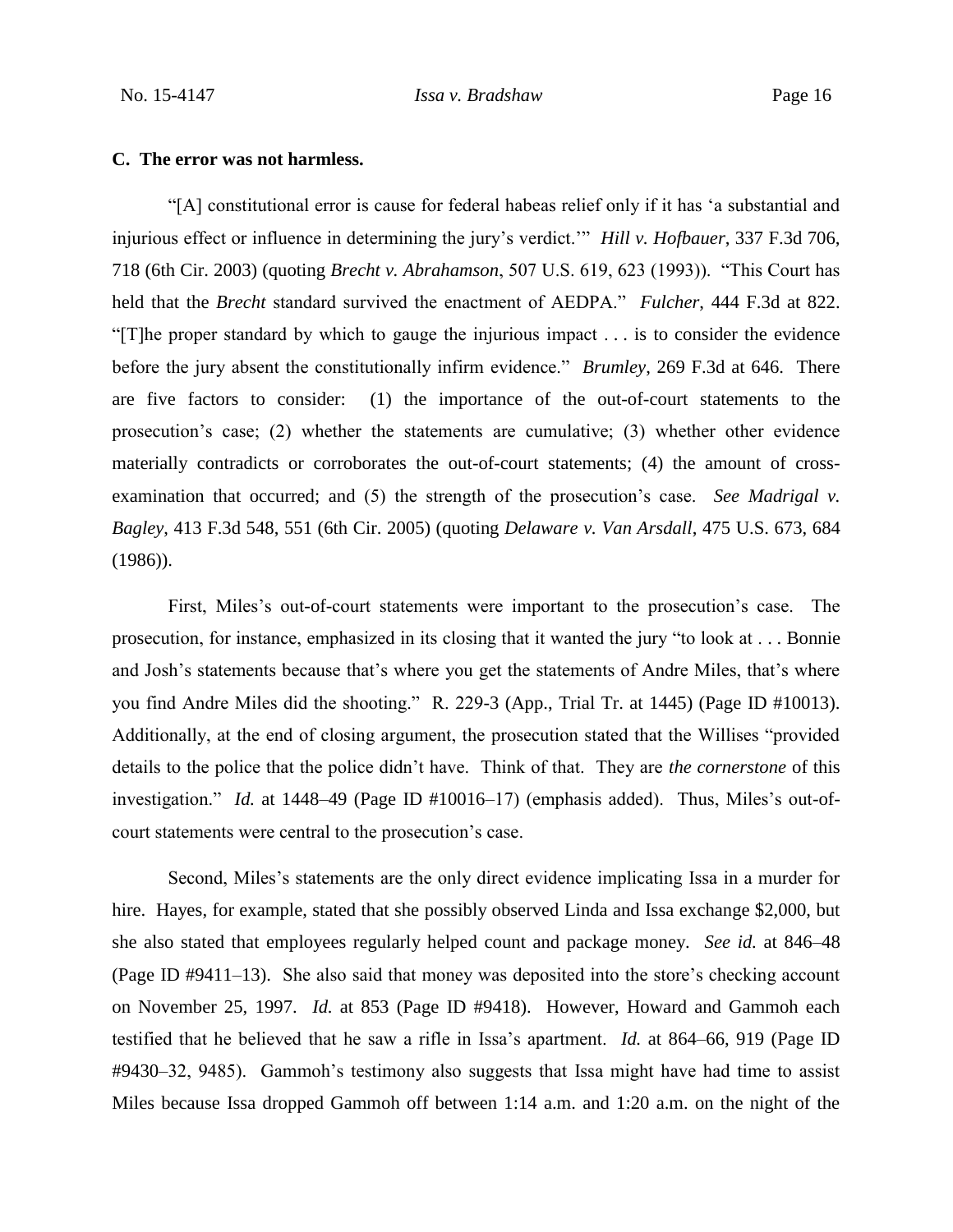murders and then picked Gammoh up about twenty-five or thirty-five minutes later—Gammoh came up with the calculation of this amount of time because that is how long it took him to finish his beer. *Id.* at 890, 894 (Page ID #9456, 9460). According to Gammoh's testimony, the next day, Issa told Gammoh that the "[n]ext time [the police] ask [Gammoh], tell them that [Issa and Gammoh] were together, you know." *Id.* at 906 (Page ID #9472). Gammoh also stated that he observed Issa take a white trash bag out of Issa's trunk, but he did not know the bag's shape. *Id.* at 916–17 (Page ID #9482–83). Regarding the rifle, an officer testified that the police found one round of 7.62-caliber ammunition in Issa's apartment, but this was from a different manufacturer than the cartridges next to the murder weapon. R. 229-2 (App., Trial Tr. at 765, 777–78) (Page ID #9330, 9342–43). Joshua also stated in court, regarding the rifle in the Willises' backyard, that Issa told Joshua "[o]kay. I'll talk to Andre and if Andre don't come and get it, I will." R. 229-3 (App., Trial Tr. at 1171) (Page ID #9737). Bonnie similarly testified that Issa asked Bonnie to tell Miles to not go to the Save-Way because the police were investigating. *Id.* at 1099 (Page ID #9665). In reviewing this remaining evidence, however, we cannot conclude that Miles's inadmissible statements did not have "a substantial and injurious effect or influence in determining the jury's verdict," so the error was not harmless. *Brecht*, 507 U.S. at 623 (quoting *Kotteakosv v. United States*, 328 U.S. 750, 776 (1946)).

### **III. CONCLUSION**

Because the admission of Miles's statements violated the Confrontation Clause under then governing Supreme Court law and was not harmless, we **VACATE** and **REMAND** to the district court with instructions to grant a **CONDITIONAL WRIT OF HABEAS CORPUS**, giving the State of Ohio 180 days to retry Issa or to release him from custody. In light of this conclusion, we will not address Issa's additional grounds for relief.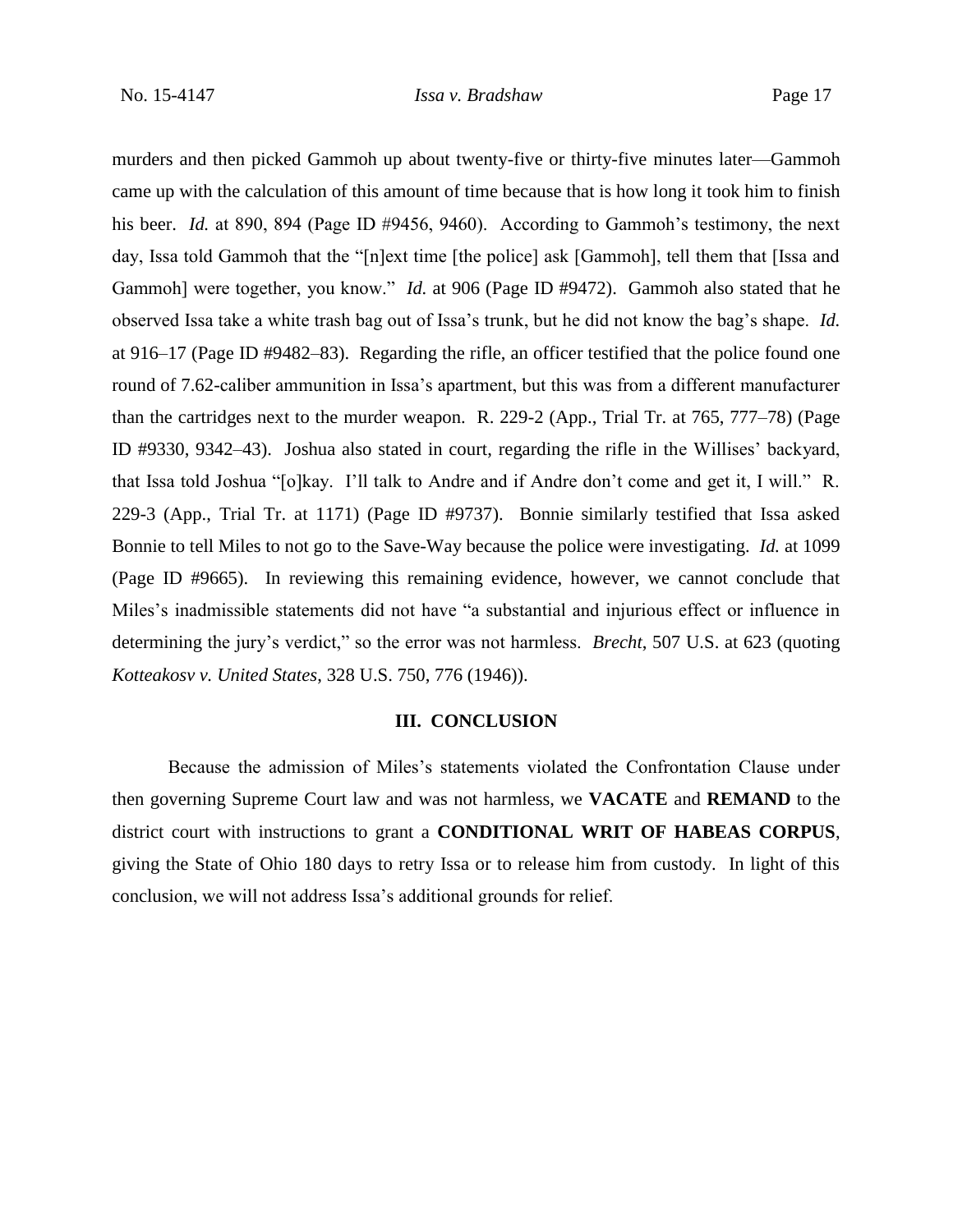# **CONCURRENCE** \_\_\_\_\_\_\_\_\_\_\_\_\_\_\_\_\_

\_\_\_\_\_\_\_\_\_\_\_\_\_\_\_\_\_

MERRITT, Circuit Judge, concurring. I agree and concur in Judge Moore's opinion that the admission of the hearsay testimony of Joshua and Bonnie Willis violated the Confrontation Clause, but the failure to call Linda Khriss as a witness also constituted ineffective assistance of counsel.

Issa was charged with aggravated murder with prior calculation and design and a death specification of murder for hire. Issa's codefendant, Linda Khriss, facing the same charges as Issa, testified in her own trial and denied hiring anyone to kill her husband. She specifically exonerated Issa, testifying at her trial that Issa did not conspire to kill her husband. Linda Khriss Trial Tr. at 101. She denied the existence of any plan to kill her husband.

- Q. [A]t any time prior to the death of your husband did you and Ahmad Issa conspire or plan to kill your husband?
- A. No sir, we never did.

Linda Khriss Tr. Trans. at 86. Linda Khriss was acquitted. The state then presented the same theory at Issa's trial that it relied on at Linda's: Linda hired Issa to kill her husband, and Issa hired Miles to be the triggerman. Linda Khriss was available to testify at Issa's trial—and in fact sat in the courtroom throughout much of his trial. Yet trial counsel failed to call her. Issa therefore did not benefit from the testimony she gave at her own trial. The failure of Issa's counsel to have Linda testify to disprove Issa's involvement in the murder constitutes ineffective assistance of counsel.

The Sixth Amendment guarantees to a criminal defendant "the right . . . to have the Assistance of Counsel for his defence." U.S. Const. amend. VI. This right to counsel is "the right to effective assistance of counsel." *McMann v. Richardson*, 397 U.S. 759, 771 n.14 (1970). "The benchmark for judging any claim of ineffectiveness must be whether counsel's conduct so undermined the proper functioning of the adversarial process that the trial cannot be relied on as having produced a just result." *Strickland v. Washington*, 466 U.S. 668, 686 (1984). To prevail on a Sixth Amendment claim, a petitioner must prove both that counsel's representation "fell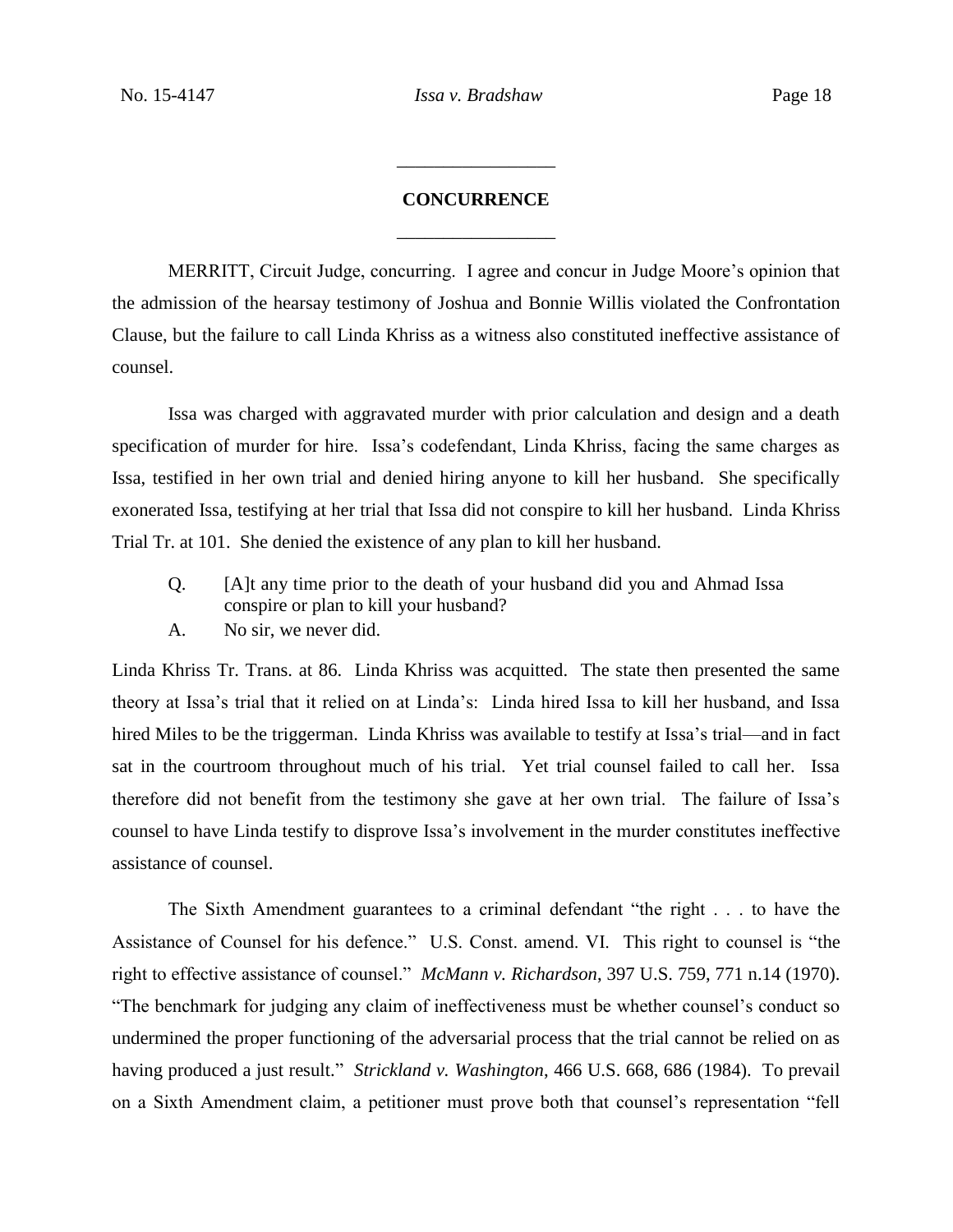#### No. 15-4147 *Issa v. Bradshaw* Page 19

below an objective standard of reasonableness" measured under "prevailing professional norms," *id.* at 688, and that "there is a reasonable probability that, but for counsel's unprofessional errors, the result of the proceeding would have been different. A reasonable probability is a probability sufficient to undermine confidence in the outcome" of the petitioner's trial. *Id*. at 694.

*Strickland* first directs us to examine whether counsel's performance was deficient, that is, whether it "fell below an objective standard of reasonableness" measured under "prevailing professional norms." *Id*. at 688. The state contends that because counsel's decision not to call Linda was "strategic," it cannot be ineffective. "Strategic" decisions can be unreasonable depending on the circumstances and therefore deficient under *Strickland*. *Roe v. Flores-Ortega*, 528 U.S. 470, 481 (2000) ("The relevant question is not whether counsel's choices were strategic, but whether they were reasonable."). Simply labeling the decision "strategic" is not enough under *Strickland*. "A lawyer who fails adequately to investigate, *and to introduce into evidence*, [information] that demonstrate[s] his client's factual innocence, *or that raise[s] sufficient doubt as to that question to undermine confidence in the verdict*, renders deficient performance." *Hart v. Gomez*, 174 F.3d 1067, 1070 (9th Cir. 1999) (emphasis added). Therefore, an attorney's failure to present available exculpatory evidence is ordinarily deficient absent some clearly discernible reason. *Stewart v. Wolfenbarger*, 468 F.3d 338, 355-61 (6th Cir. 2006) (trial counsel has been found ineffective when she fails to present exculpatory testimony); *see also Washington v. Murray*, 952 F.2d 1472, 1476 (4th Cir. 1991); *Lawrence v. Armontrout*, 900 F.2d 127, 130 (8th Cir. 1990); *appeal after remand*, 961 F.2d 113 (8th Cir. 1992) (failure to interview alibi witnesses was deficient performance under first *Strickland* factor); *Harris v. Reed*, 894 F.2d 871, 878 (7th Cir. 1990) (failure to call witnesses to contradict eyewitness identification of defendant was ineffective assistance).

I cannot perceive any legitimate strategic reason for the failure to present evidence that would show that a jury of twelve had just concluded that Linda was not guilty of the same crime Issa was being tried for. It seems obvious that Linda's testimony would have been helpful to raise reasonable doubt about whether she hired Issa to kill Maher Khriss.

The second *Strickland* prong requires us to determine whether "there is a reasonable probability that, but for counsel's unprofessional errors, the result of the proceeding would have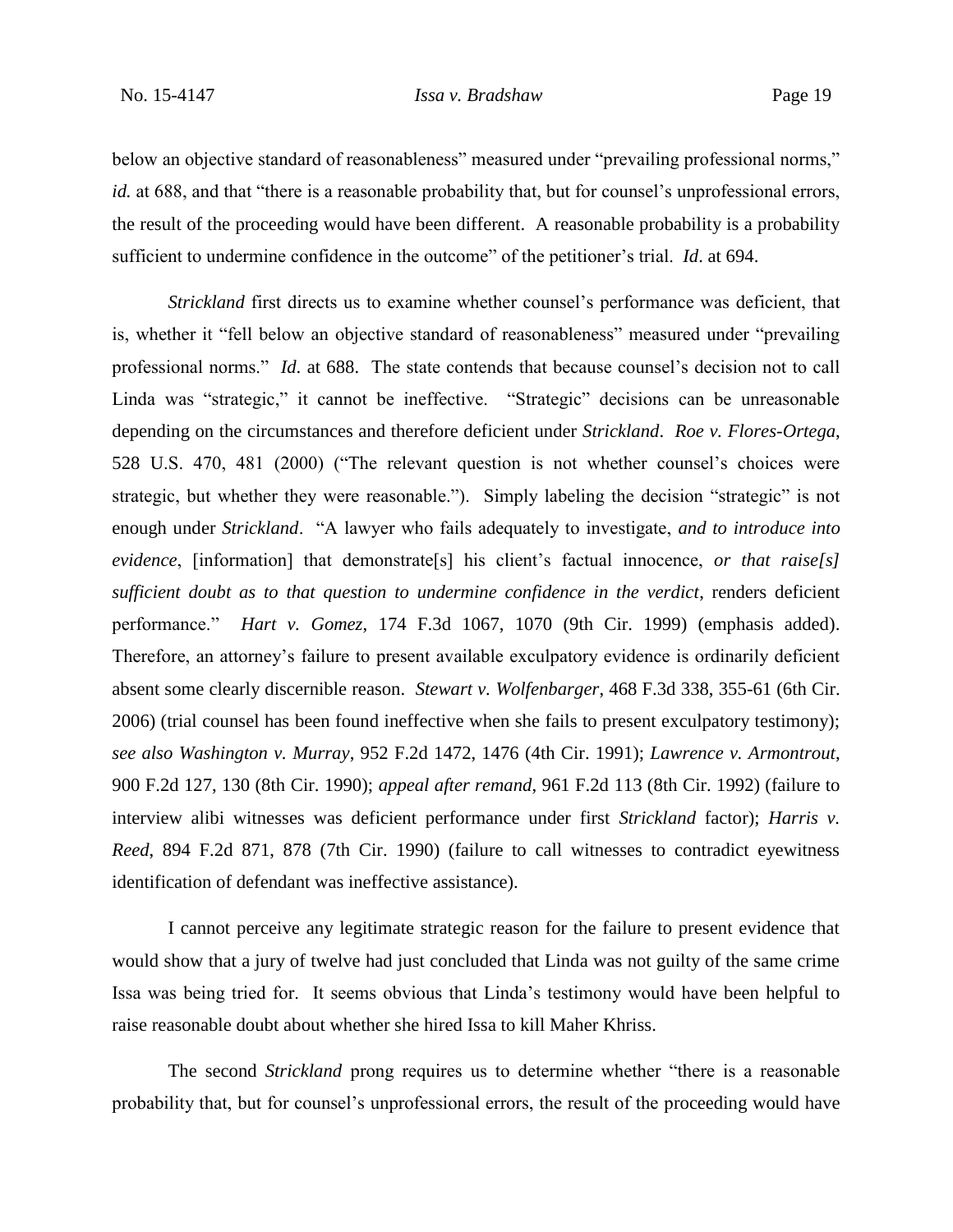been different." *Strickland*, 466 U.S. at 694. The only testimony directly tying Issa to the murders was the hearsay statement of Miles introduced through Bonnie and Joshua Willis, testimony the state recognized as the "cornerstone" of their case. The Willis' hearsay testimony should not have been admitted; but, once it was, Issa's trial counsel needed to refute it. What better way to disprove the charge than to show that Linda had just been acquitted of the same charge?

The Ohio court failed to reasonably apply *Strickland*. Issa raised the claim of ineffective assistance of counsel in his state post-conviction petition for relief. The Ohio Court of Appeals found, without citing any basis for its conclusion, that because part of Linda's testimony "could be damaging" to Issa, counsel's strategic decision not to call her as a witness was not ineffective assistance. *State v. Issa*, C-000793, 2001 WL 1635592, at \*4 (Ohio Ct. App. Dec. 21, 2001), *appeal not allowed for review*, 766 N.E.2d 162 (Ohio 2002) (Table). The Ohio court does not explain the content of the so-called "damaging" testimony given by Linda at her trial. The record in this case reflects only the testimony of an acquitted codefendant who testified in her own defense, denying any plan to kill her husband, as well as explicitly denying that she hired Issa to kill her husband. The Ohio court's speculation about the possibility of Linda's testimony being "damaging" is insufficient to satisfy *Strickland*, *Towns v. Smith*, 395 F.3d 251, 259-60 (6th Cir. 2005) (no support in the record for speculation that the witnesses' testimony would have been damaging to defendant), and is therefore an unreasonable application of Supreme Court law. Even if something in the testimony could be perceived as negative, it was far outweighed by the fact that Linda's testimony disproved the entirety of the state's case and exonerated Issa. The failure to call Linda Khriss as a witness fell below an objective standard of reasonableness, caused harm to Issa and was an unreasonable application of *Strickland*.

There is one final reason that Issa should not be put to death. Even if he contributed in some way to the murder in this case, it is completely irrational to select him for execution while Linda and Miles are spared. The death penalty system has "capriciously" and "freakishly" selected Issa for death just as Justice Stewart described in his concurring opinion in *Furman v. Georgia*, 408 U.S. 238, 309-10 (1972). If the Eighth Amendment is to "draw its meaning from evolving standards of decency that mark the progress of a maturing society," *Trop v. Dulles*, 356